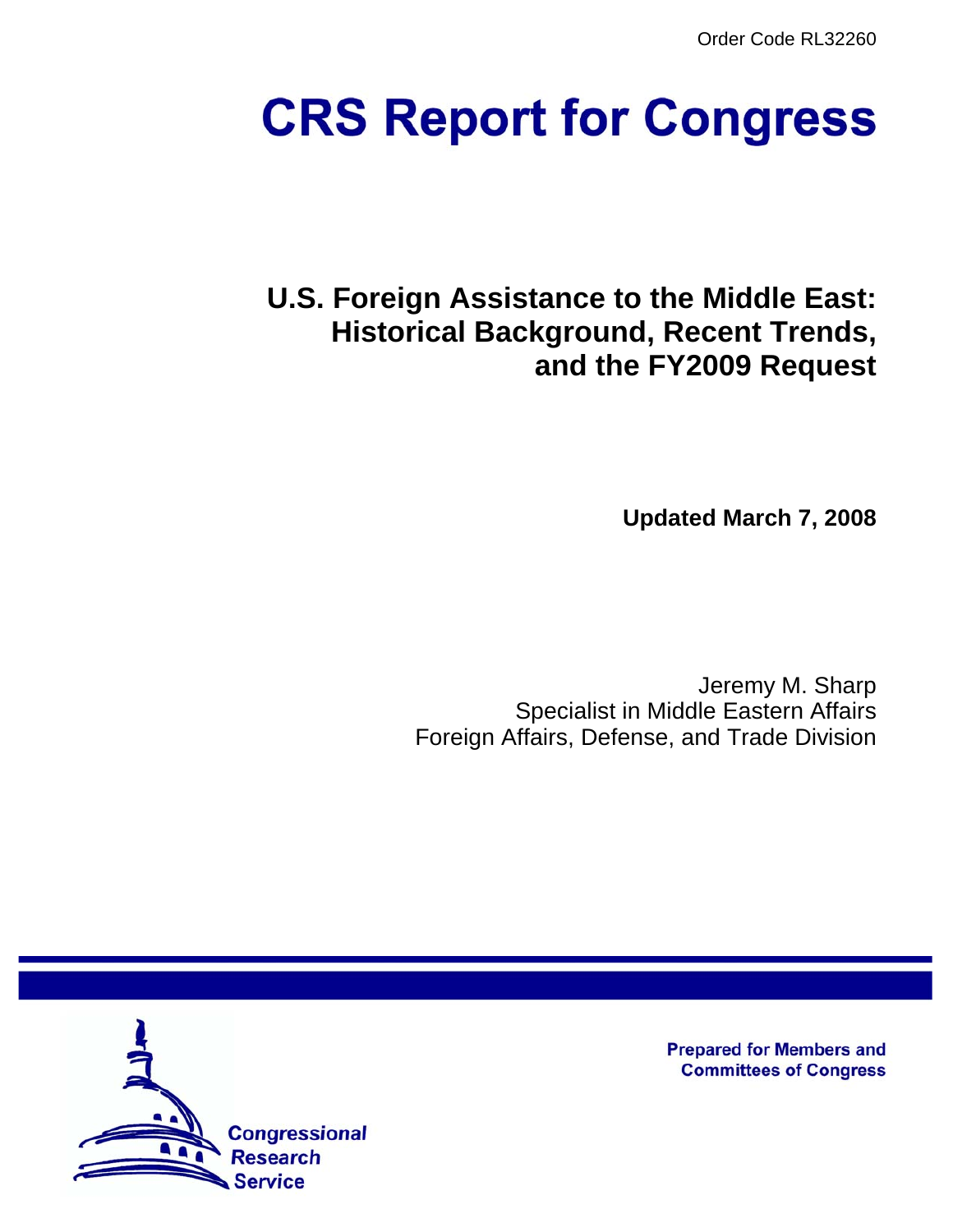## U.S. Foreign Assistance to the Middle East: Historical Background, Recent Trends, and the FY2009 Request

#### **Summary**

This report is an overview of U.S. foreign assistance to the Middle East from FY2004 to FY2008, and of the FY2009 budget request. It includes a brief history of aid to the region, a review of foreign aid levels, a description of selected country programs, and an analysis of current foreign aid issues. It will be updated periodically to reflect recent developments. For foreign aid terminology and acronyms, please see the glossary appended to this report.

For policymakers, foreign assistance plays a key role in advancing U.S. foreign policy goals in the Middle East. The United States has a number of interests in the region, ranging from support for the state of Israel and Israel's peaceful relations with its Arab neighbors, to the protection of vital petroleum supplies and the fight against international terrorism. U.S. assistance helps to maintain the 1979 Camp David peace accords between Israel and Egypt and the continued stability of the Kingdom of Jordan, which signed its own peace treaty with Israel in 1994. U.S. funding also works to improve Palestinian civil society, and aid officials have worked to ensure that U.S. aid to the West Bank and Gaza Strip is not diverted to terrorist groups. Since the attacks of September 11, 2001, the United States has established new region-wide aid programs to promote democracy and encourage socio-economic reform in order to undercut the forces of radicalism in some Arab countries.

U.S. aid policy has gradually evolved from a focus on preventing Soviet influence from gaining a foothold in the region and from maintaining a neutral stance in the Arab-Israeli conflict, to strengthening Israel's military and economy and using foreign aid as an incentive to foster peace agreements between countries in the region. When adjusted for inflation, annual U.S. assistance to the Middle East in the decades following World War II was only a small fraction of current aid flows. However, beginning in the early 1970s, the United States dramatically increased its foreign assistance to the Middle East. After the U.S. withdrawal from South Vietnam, the Middle East as a whole began to receive more U.S. foreign aid than any other region of the world, a trend that has continued to this day.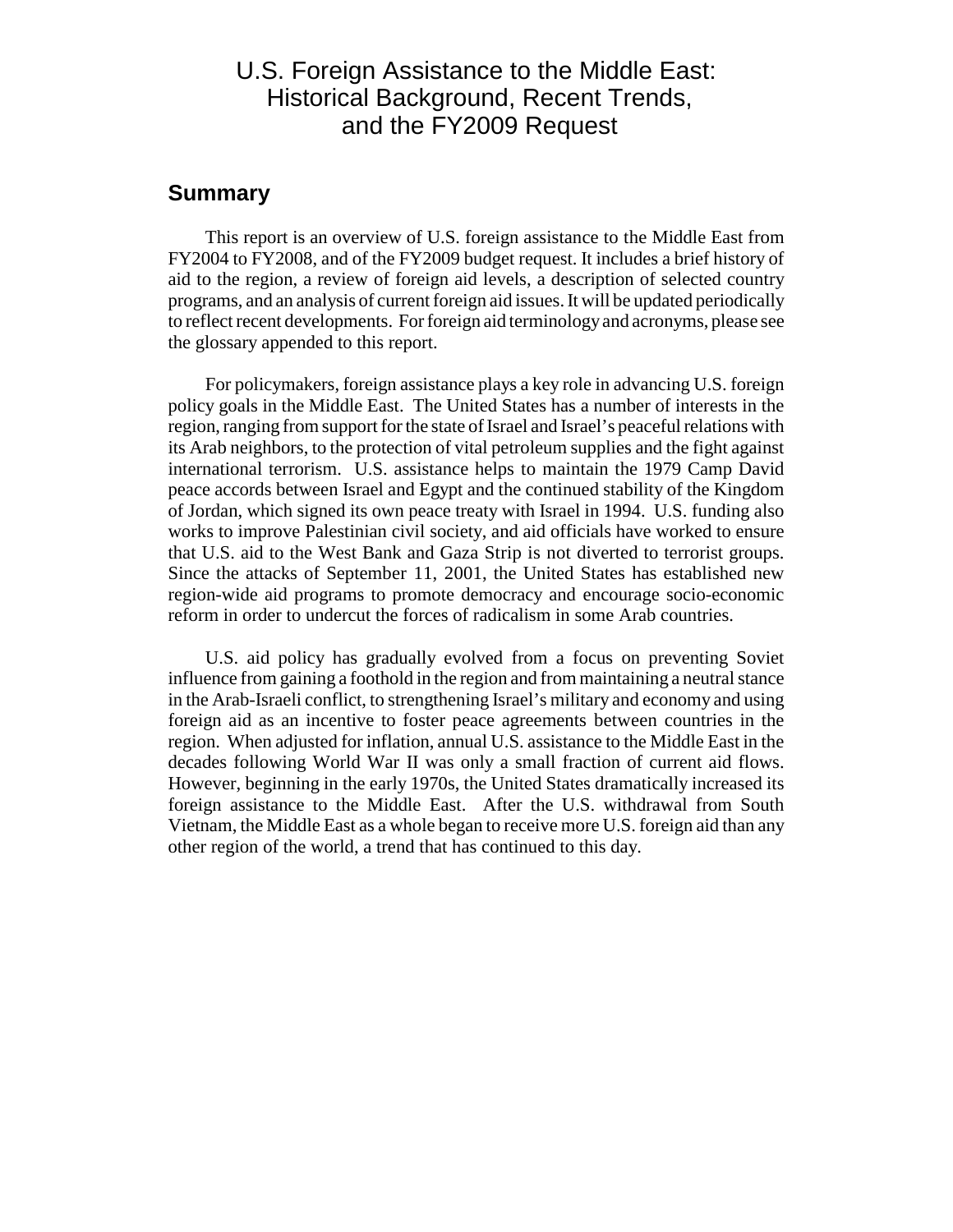## **Contents**

| Overview $\dots \dots \dots \dots \dots \dots \dots \dots \dots \dots \dots \dots \dots \dots \dots \dots$ |
|------------------------------------------------------------------------------------------------------------|
|                                                                                                            |
|                                                                                                            |
|                                                                                                            |
|                                                                                                            |
|                                                                                                            |
|                                                                                                            |
|                                                                                                            |
|                                                                                                            |
|                                                                                                            |
|                                                                                                            |
|                                                                                                            |
|                                                                                                            |
|                                                                                                            |
|                                                                                                            |
|                                                                                                            |
|                                                                                                            |
|                                                                                                            |
| The Middle East Partnership Initiative (MEPI)  18                                                          |
|                                                                                                            |
|                                                                                                            |
|                                                                                                            |
|                                                                                                            |
|                                                                                                            |
|                                                                                                            |
|                                                                                                            |
|                                                                                                            |
|                                                                                                            |
|                                                                                                            |
|                                                                                                            |
|                                                                                                            |
|                                                                                                            |
|                                                                                                            |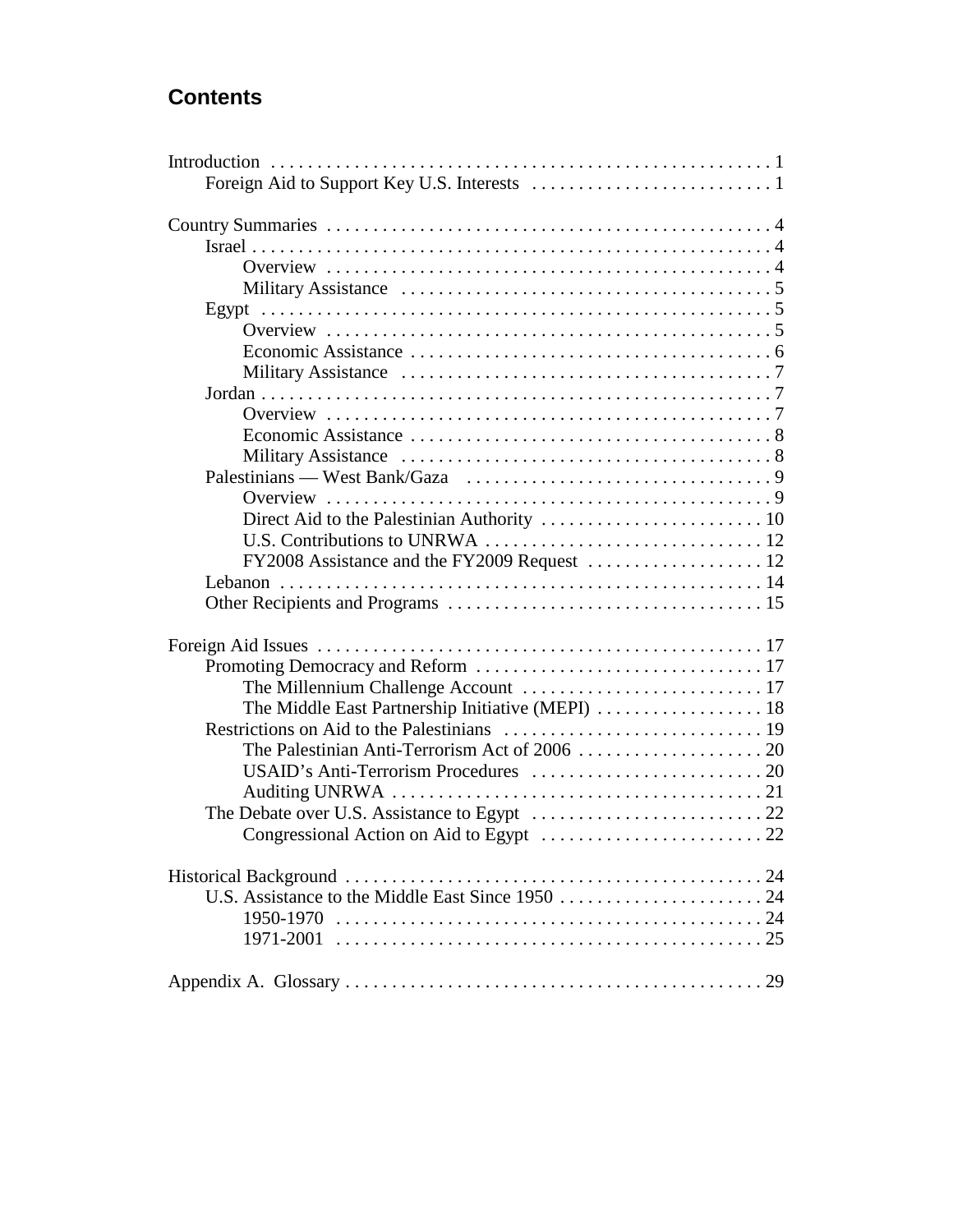## **List of Tables**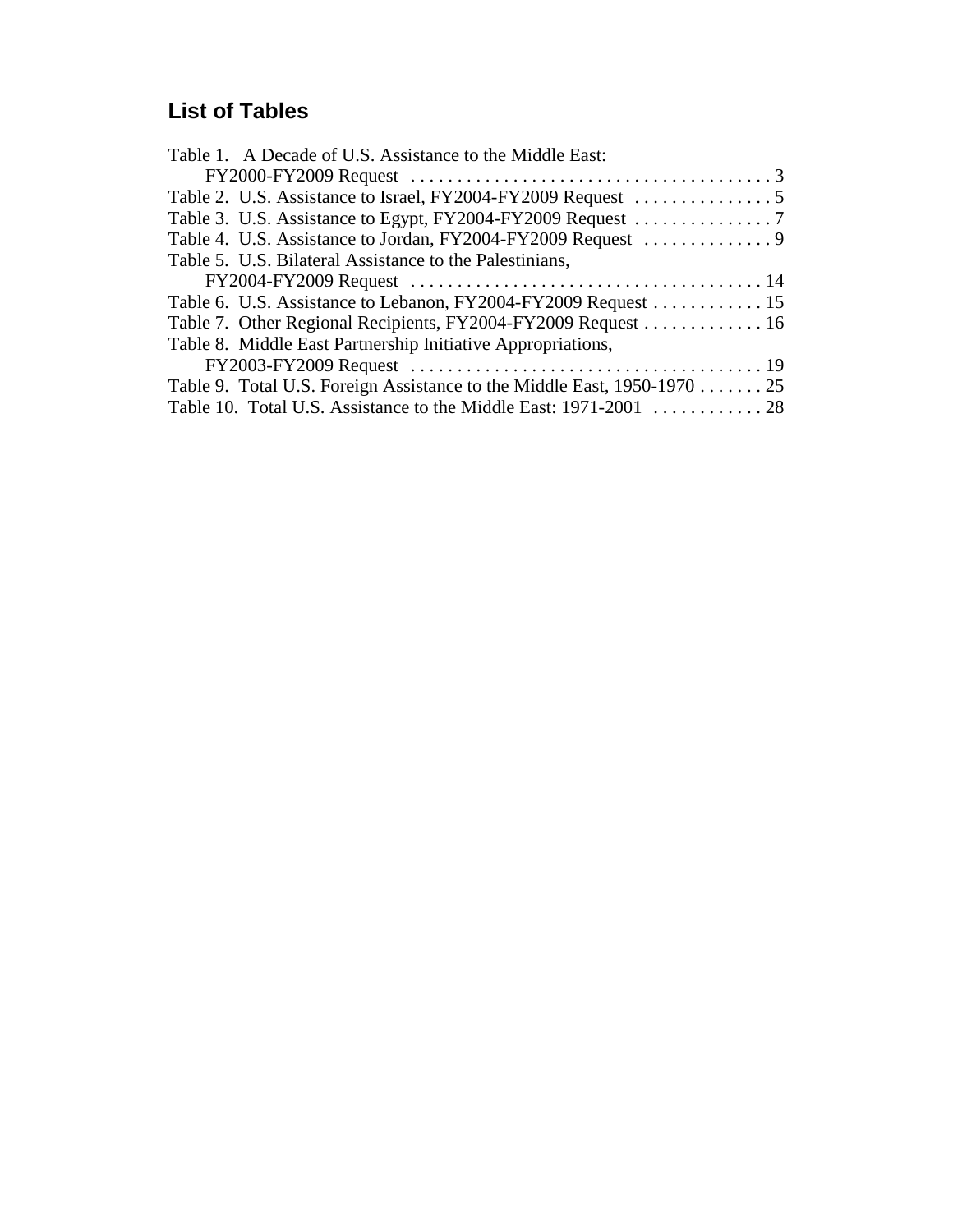## U.S. Foreign Assistance to the Middle East: Historical Background, Recent Trends, and the FY2009 Request

## **Introduction**

This report is an overview of U.S. foreign assistance to the Middle East.<sup>1</sup> It includes a brief historical review of foreign aid levels, a description of specific country programs, and an analysis of current foreign aid issues.<sup>2</sup> Congress both authorizes and appropriates foreign assistance and conducts oversight on executive agencies' management of aid programs. As the largest regional recipient of U.S. economic and military aid, the Middle East is perennially a major focus of interest as Congress exercises these responsibilities.

In the Middle East, the United States has a number of strategic interests, ranging from support for the state of Israel and Israel's peaceful relations with its Arab neighbors, to the protection of vital petroleum supplies and the fight against international terrorism. U.S. assistance was provided to support the 1979 Camp David peace accords between Israel and Egypt and the continued stability of the Kingdom of Jordan, which signed its own peace treaty with Israel in 1994. U.S. funding also has attempted to improve Palestinian civil society, and aid officials have worked to ensure that U.S. aid to the West Bank and Gaza Strip is not diverted to terrorist groups. Since the attacks of September 11, 2001, the United States has established new region-wide aid programs that promote democracy and encourage socio-economic reform in an attempt to undercut the forces of radicalism in some Arab countries.

#### **Foreign Aid to Support Key U.S. Interests**

Despite changing geopolitical conditions, U.S. foreign aid to the Middle East has historically been a function of U.S. national security interests in the region. The United States has pursued a foreign policy that seeks stability in a region with abundant energy reserves but volatile interstate relationships. Policymakers have often employed foreign aid to achieve this objective. Foreign aid has been used as leverage to encourage peace between Israel and her Arab neighbors, while strengthening bilateral relationships between the United States and Israel and

<sup>&</sup>lt;sup>1</sup> For the purposes of this report, the Middle East region, or Near East, is defined as an area stretching from Morocco in the west to the Persian Gulf in the east, but not including Turkey.

<sup>&</sup>lt;sup>2</sup> For assistance with foreign aid terminology and acronyms, please see the glossary appended to this report.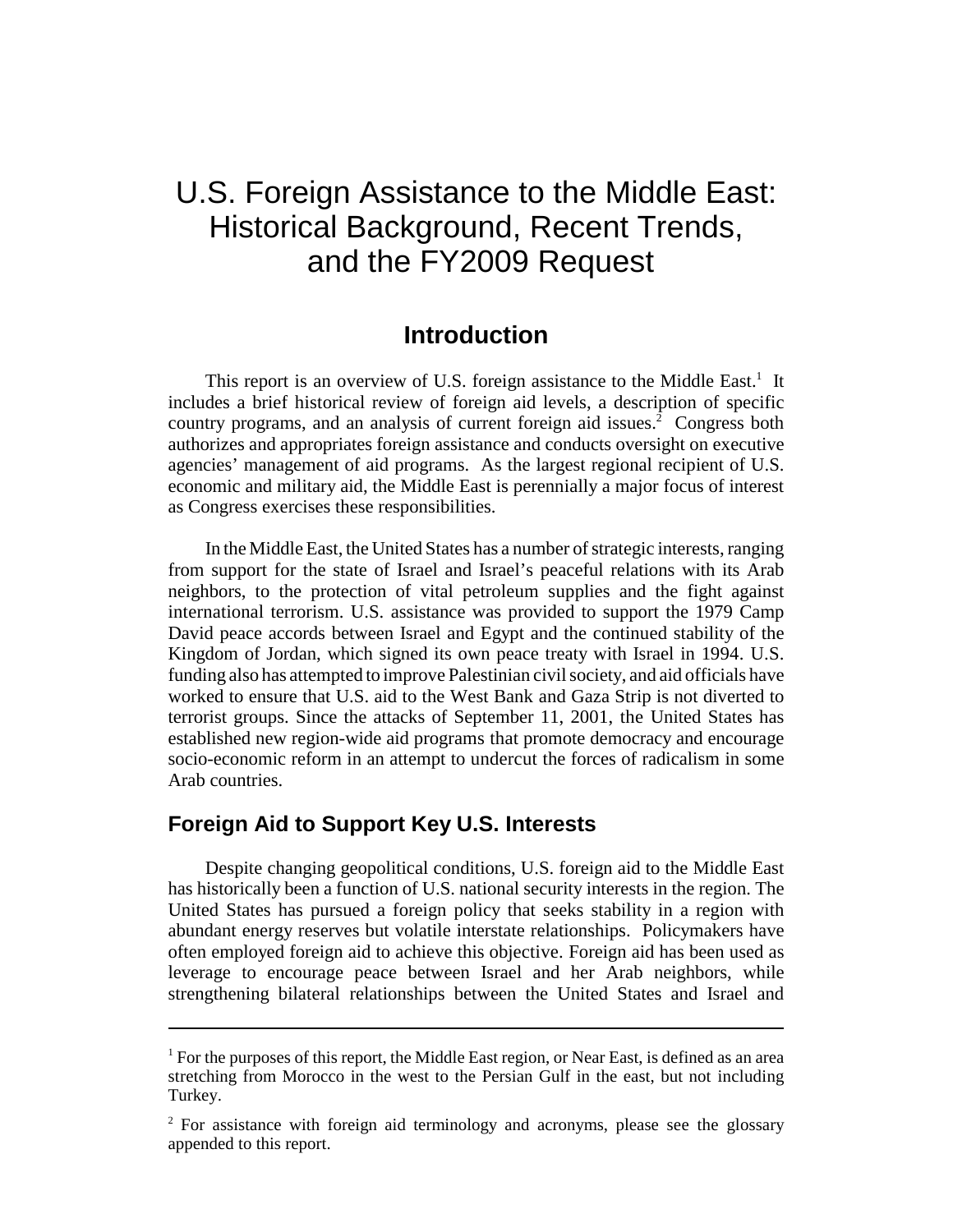between the United States and moderate Arab governments. Foreign aid has worked to cement close military cooperation between the United States and governments in the region, discouraging local states from engaging in uncontrollable arms races. Economic aid also has had an underlying strategic rationale, as U.S. funds have been employed to promote development in an attempt to undercut radicalism in partner countries.

The degree to which foreign assistance has contributed to the achievement of U.S. objectives in the Middle East is difficult to measure, but the consensus among most analysts seems to be that U.S. economic and security aid has contributed significantly to Israel's security, Egypt's stability, and Jordan's friendship with the United States. The promise of U.S. assistance to Israel and Egypt during peace negotiations in the late 1970s enabled both countries to take the risks needed for peace, and may have helped convince both countries that the United States was committed to supporting their peace efforts. Excluding Iraq, Israel and Egypt are the largest two recipients of U.S. aid respectively.

There is debate over using foreign aid more aggressively to pursue various objectives in the Middle East. Some critics of U.S. policy would like to see additional conditions placed on U.S. aid to Egypt, for example, to achieve greater respect for democracy and human rights in that country. Others favor using the aid program more assertively as leverage to restart the Middle East peace process. Some might urge that aid should be conditioned on demonstrable progress in extending full political and economic rights to women and religious minorities. Others, however, assert that the overt use of aid — or the threat of aid reductions — to promote democracy and reform in the Middle East region could lead to a backlash against the United States.

Critics of U.S. aid policy, particularly some in the Middle East, have argued that U.S. foreign aid exacerbates tensions in the region. Many Arab commentators insist that U.S. assistance to Israel indirectly causes suffering to Palestinians by supporting Israeli arms purchases. Another common argument asserts that U.S. foreign aid bolsters autocratic regimes with similar strategic interests to the United States. Some observers have called U.S. aid policy "contradictory," accusing the United States of bolstering its ties with autocratic regimes through military assistance, while advocating liberalization in the region with less funds dedicated to reform and development aid. As noted above, however, other analysts believe aid has helped protect Israel's security and stabilize the region.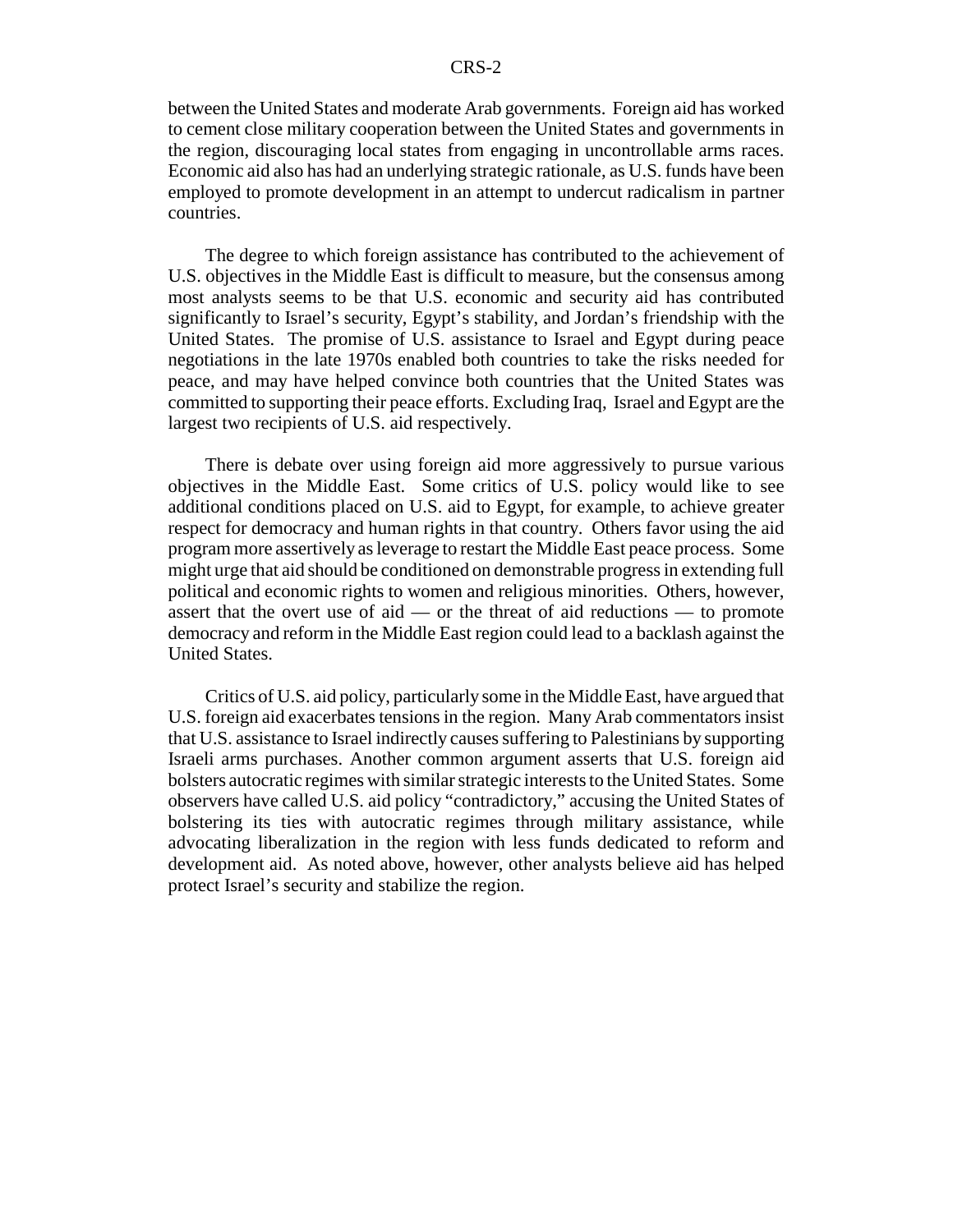#### **Table 1. A Decade of U.S. Assistance to the Middle East: FY2000-FY2009 Request**

(regular and supplemental appropriations; current year \$ in millions)

| <b>Fiscal Year</b> | <b>Totals</b> |
|--------------------|---------------|
| <b>FY2000</b>      | 6,648.300     |
| <b>FY2001</b>      | 5,617.700     |
| FY2002             | 5,567.810     |
| FY2003             | 8,410.000     |
| FY2004             | 5,556.383     |
| FY2005             | 5,752.111     |
| FY2006             | 5,205.801     |
| FY2007             | 5,650.812     |
| FY2008 Estimate *  | 5,236.322     |
| FY2009 Request     | 5,127.133     |

\* Does not include possible supplemental requests for additional assistance.

When including funds for Iraq Reconstruction:

| <b>Fiscal Year</b> | <b>Totals</b> |
|--------------------|---------------|
| <b>FY2000</b>      | 6,648.300     |
| <b>FY2001</b>      | 5,617.700     |
| FY2002             | 5,567.810     |
| FY2003             | 10,646.000    |
| FY2004             | 23,995.383    |
| FY2005             | 11,448.727    |
| FY2006             | 10,615.501    |
| FY2007             | 7,767.074     |
| FY2008 Estimate*   | 5,257.499     |
| FY2009 Request     | 5,524.133     |

\* Does not include possible supplemental requests for additional assistance.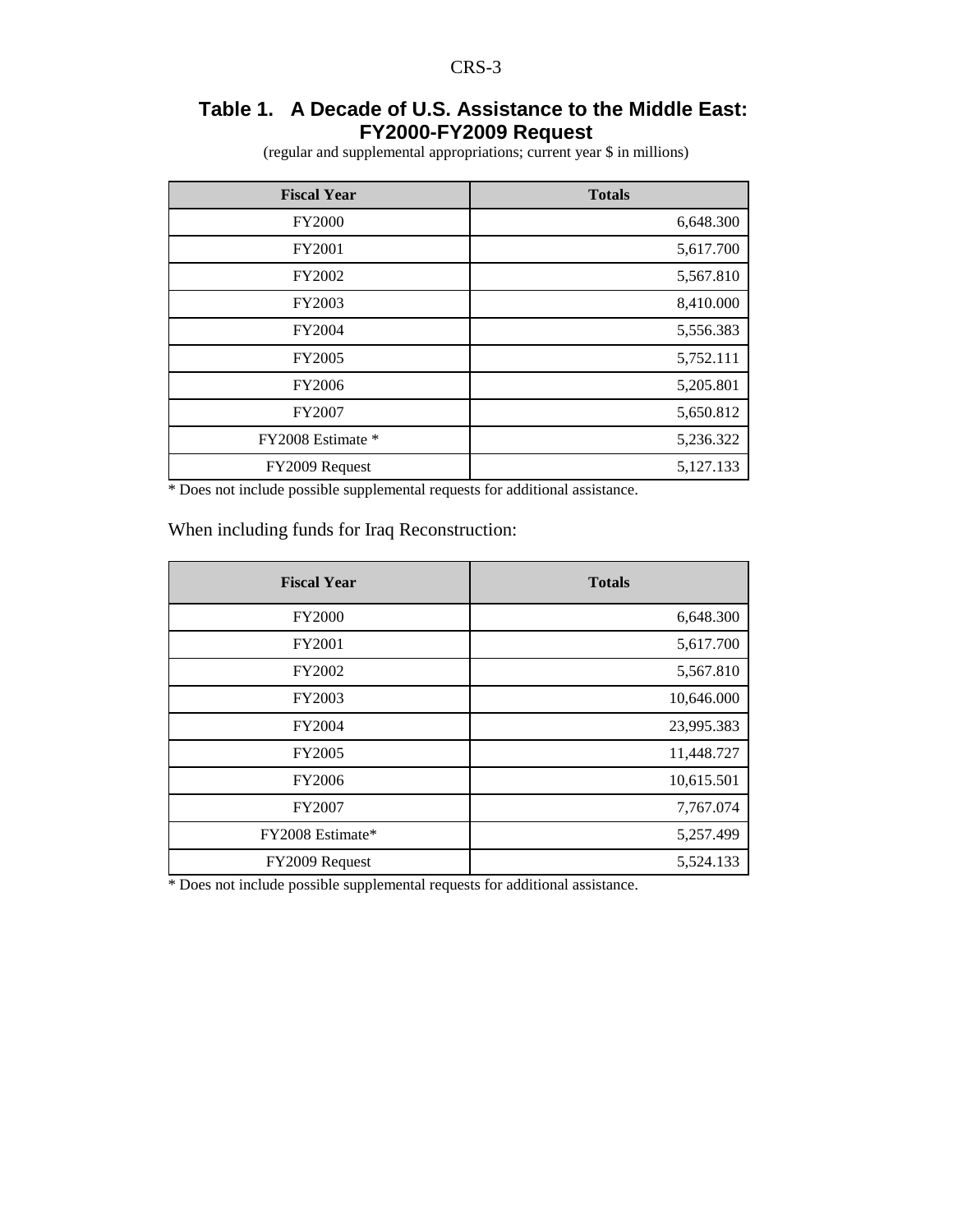## **Country Summaries**

The following section provides funding details on the largest regular aid recipients in the Middle East: Israel, Egypt, Jordan, and the Palestinians. Each country section features a table with a more elaborate breakdown of aid by account over the last five fiscal years. For information on U.S. assistance for Iraqi reconstruction, see CRS Report RL31833, *Iraq: Reconstruction Assistance*, by Curt Tarnoff.

#### **Israel<sup>3</sup>**

**Overview.** Since 1976, Israel has been the largest annual recipient of U.S. foreign assistance and is the largest cumulative recipient since World War II. Strong congressional support for Israel has resulted in Israel's receiving benefits that may not be available to other countries. For example, Israel can use U.S. military assistance for research and development in the United States and for military purchases in Israel.<sup>4</sup> In addition, all U.S. foreign assistance earmarked for Israel is delivered in the first 30 days of the fiscal year. Other recipients normally receive their aid in staggered installments at varying times.

Former Israeli Prime Minister Binyamin Netanyahu told Congress on July 10, 1996, that Israel would end its dependency on U.S. economic assistance. At the time, Israel was receiving \$1.2 billion in grant economic assistance and \$1.8 billion in grant military assistance annually. In 1998, Israel and the United States agreed to reduce U.S. economic assistance by \$120 million per year and increase U.S. military assistance by \$60 million per year over a 10-year period beginning in 1999 leading to a complete phase-out of economic assistance but increasing military assistance to \$2.4 billion by 2008.<sup>5</sup>

In August 2007, the Bush Administration announced that it would increase U.S. military assistance to Israel by \$6 billion over the next decade. The agreement calls for incremental annual increases in FMF to Israel, reaching \$3.1 billion a year by FY2018. Military analysts speculate that the increase in U.S. assistance will facilitate potential Israeli purchases of the most sophisticated U.S. equipment, including a possible sale of the F-35 Joint Strike Fighter (JSF). Under the terms of the agreement, Israel will still be able to spend 26% of U.S. assistance on Israeli-manufactured equipment.

<sup>&</sup>lt;sup>3</sup> In addition to U.S. foreign assistance, Israel also receives funds from annual defense appropriations to support the research and development of new military technologies such as the Arrow anti-missile system. See CRS Report RL33222, *U.S. Foreign Aid to Israel*, by Jeremy M. Sharp.

<sup>&</sup>lt;sup>4</sup> In FY1977, the Israeli government, for the first time, received special permission to use FMF for research and development in Israel on the Merkava tank. After this precedent was established, Israel has been allowed to spend a set percentage of its annual FMF inside Israel.

<sup>&</sup>lt;sup>5</sup> This agreement is noted in the conference report for the Security Assistance Act of 2000, H.R. 4919/P.L. 106-280, October 6, 2000.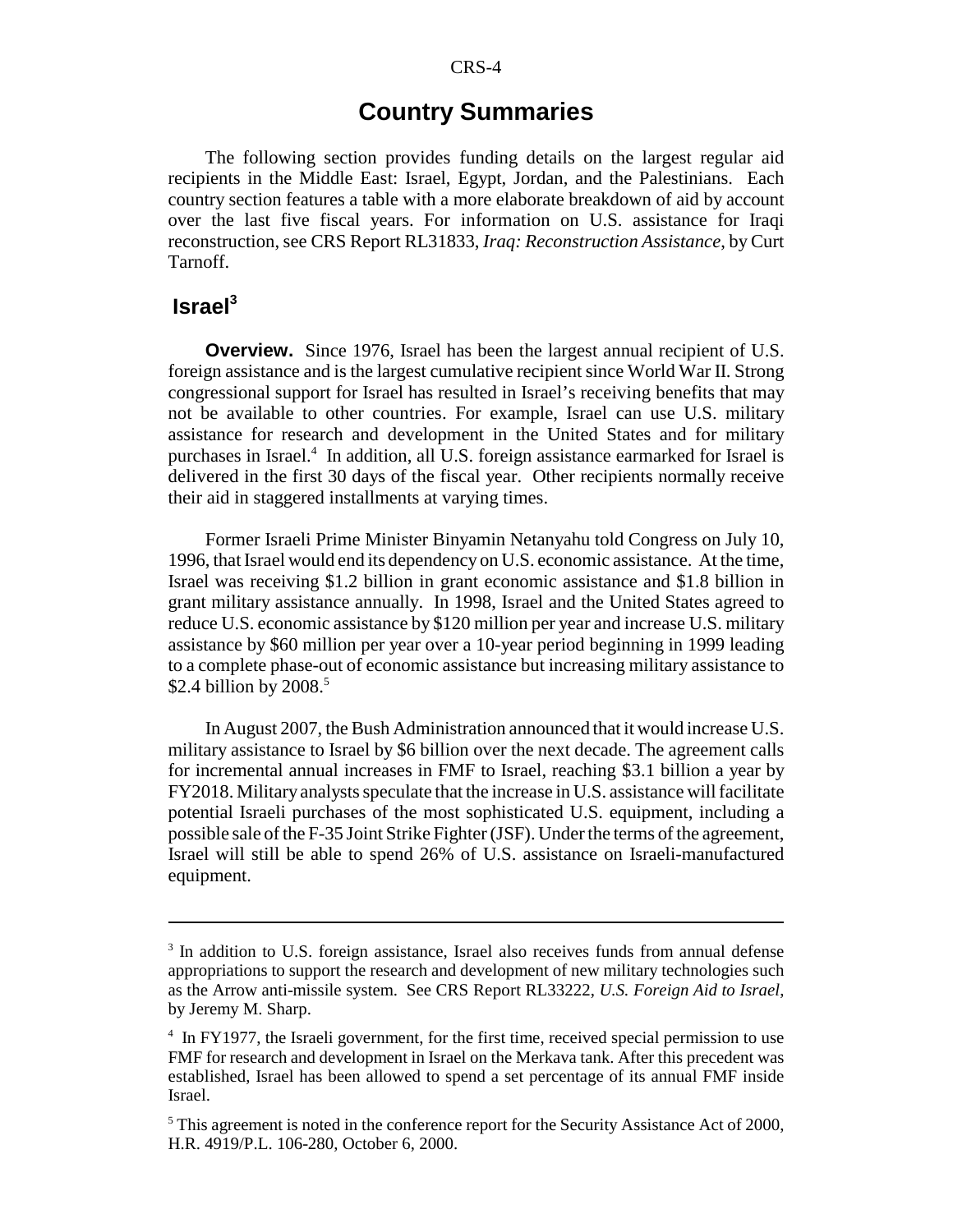**Military Assistance.** Congress has taken measures to strengthen Israel's security and maintain its technological advantage over neighboring militaries. Annual Foreign Military Financing (FMF) grants to Israel represent about 20% of the Israeli defense budget. Israel also is eligible to receive Excess Defense Articles under section 516 of the Foreign Assistance Act. For FY2009, the Administration has requested \$2.55 billion in FMF for Israel.

Since FY1988, Congress has allowed Israel to use approximately a quarter of its FMF funds as cash grant to pay for Israeli defense purchases in Israel. Since 1990, Congress has provided for Israel to receive its FMF aid in a lump sum during the first month of the fiscal year, which allows Israel to invest the funds in U.S. Treasury notes and earn interest similar to ESF early disbursements.

| Account            | <b>FY2004</b> | <b>FY2005</b> | <b>FY2006</b> | <b>FY2007</b> | <b>FY2008</b><br><b>Estimate</b> | <b>FY2009</b><br><b>Request</b> |
|--------------------|---------------|---------------|---------------|---------------|----------------------------------|---------------------------------|
| <b>ESF</b>         | 477.168       | 357.120       | 237.6         | 120.0         |                                  |                                 |
| <b>FMF</b>         | 2,147.255     | 2,202.240     | 2,257.2       | 2,340.0       | 2,380.560                        | 2,550.0                         |
| Refugees           | 50            | 50            | 40            | 40            | 40.0                             | 30                              |
| Other <sup>a</sup> | n/a           | n/a           | .526          | .240          |                                  |                                 |
| Total              | 2,674.423     | 2,609.360     | 2,535.3       | 2,500.24      | 2,420.56                         | 2,550.0                         |

#### **Table 2. U.S. Assistance to Israel, FY2004-FY2009 Request**

(regular and supplemental appropriations; current year \$ in millions)

**Source:** U.S. State Department

a. This category includes funds for counter terrorism, border control, and technical cooperation.

## **Egypt<sup>6</sup>**

**Overview.** Since 1979, Egypt has been the second largest recipient of U.S. foreign assistance, receiving an annual average of close to \$2 billion in economic and military aid. In the past, Congress has earmarked aid to Egypt in annual foreign operations legislation with an accompanying statement calling on Egypt to undertake further economic reforms in addition to reforms taken in previous years.<sup>7</sup> In July 2007, as a part of a larger arms package to the region, the United States announced that it would provide Egypt with \$13 billion in military aid over a ten-year period. Since Egypt has already been receiving approximately \$1.3 billion a year in military assistance, the announcement represented no major change in Administration policy toward Egypt.

<sup>6</sup> For additional information on U.S. aid to Egypt, see CRS Report RL33003, *Egypt; Background and U.S. Relations*, by Jeremy M. Sharp.

 $7$  In FY2006, Egypt's FMF earmark was excluded from the Senate-approved version of the annual foreign aid bill but was later reinstated by conferees.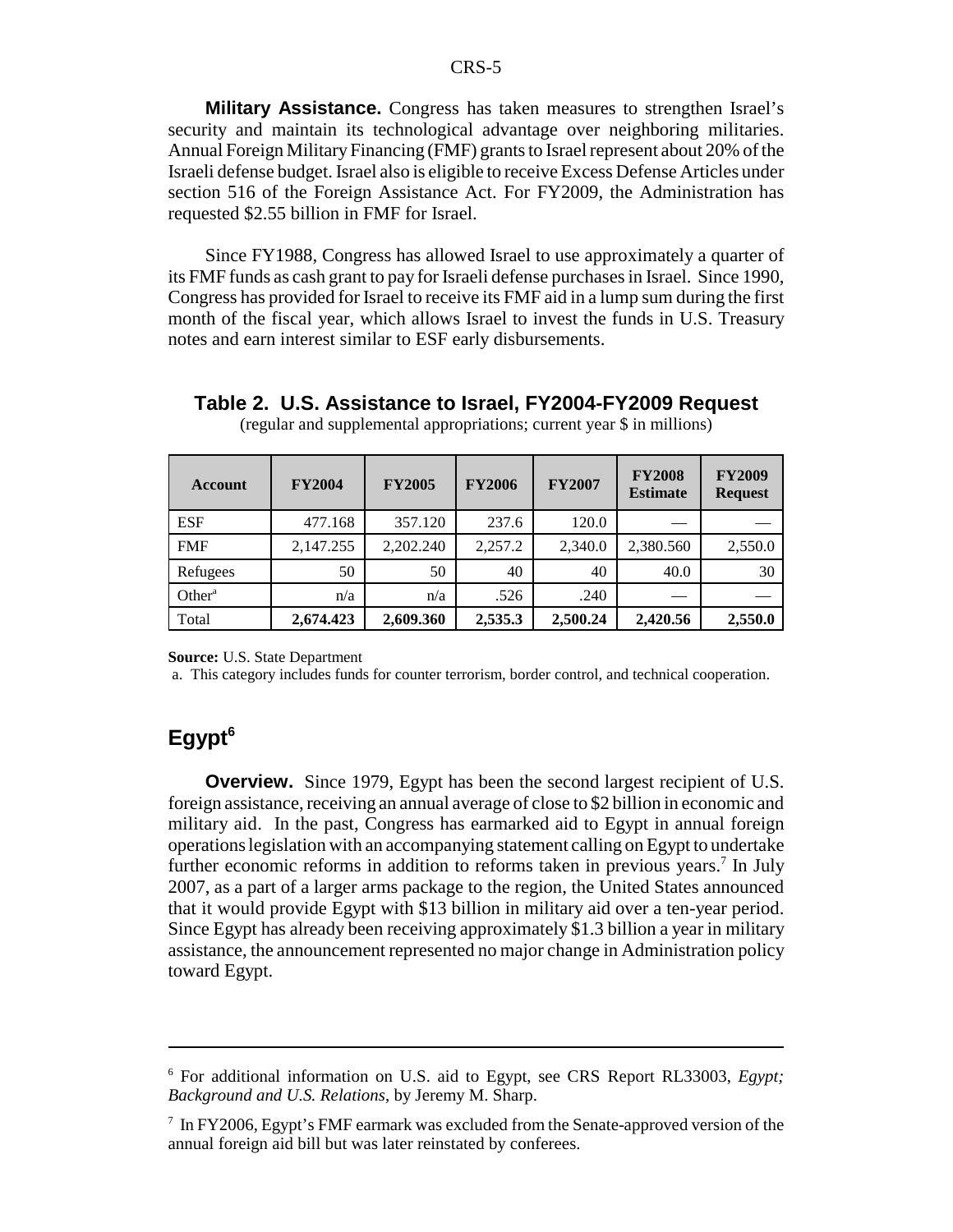**Economic Assistance.** The United States has significantly reduced its economic aid to Egypt over the last decade, as many observers believe that U.S. economic assistance may be phased out entirely in the years ahead. There are several reasons for the reduction in U.S. assistance. Overall, U.S. economic aid to Egypt has been trending downward due to a ten-year agreement reached in the late 1990s known as the "Glide Path Agreement." In January 1998, Israeli officials negotiated with the United States to reduce economic aid and increase military aid over a 10 year period. A 3 to 2 ratio similar to total U.S. aid to Israel and Egypt was applied to the reduction in economic aid (\$60 million reduction for Israel and \$40 million reduction for Egypt), but Egypt did not receive an increase in military assistance. Thus, the United States reduced ESF aid to Egypt from \$815 million in FY1998 to approximately \$411 million in FY2008.<sup>8</sup>

With the expiration of the Glide Path agreement, the continued expansion of Egypt's economy, a growing desire for more U.S.-Egyptian trade, and a reluctance by Egypt to accept "conditions" on U.S. aid, U.S. and Egyptian officials have expressed a desire to "graduate" Egypt from U.S. bilateral economic assistance.<sup>9</sup> However, neither the United States nor Egypt seem to agree on how aid should be reduced over the coming decade. Egypt would like to establish an endowment to jointly fund development projects.<sup>10</sup> Some analysts believe that the proposed endowment, which reportedly would be matched by the Egyptian government on a dollar-for-dollar basis, would serve as a substitute for the annual appropriations process and shield Egypt from potential conditionality agreements mandated by Congress. So far, the Administration has moved ahead with its own plans for reducing economic aid to Egypt.

For FY2009, the Administration is requesting \$200 million in ESF for Egypt, a notable decrease from previous fiscal years. According to the U.S. State Department's FY2009 Congressional Budget Justification, "FY 2009 economic assistance funds for Egypt will decrease from the FY 2008 level, reflecting a more balanced, mature bilateral relationship consisting of foreign assistance and commercial linkages." Of the \$200 million FY2009 ESF request, \$110 million will be used for education and health projects managed by USAID, \$45 million will be used for democracy programs, including direct grants to Egyptian NGOs, and \$44 million will be provided to Egypt as a direct cash transfer to help Egypt further liberalize its economy.

<sup>&</sup>lt;sup>8</sup> In FY2003, Egypt, along with Israel and several other regional governments, received supplemental assistance as part of the FY2003 Iraq Emergency Supplemental Appropriations Act (P.L. 108-11). It included \$300 million in ESF for Egypt, which could be used to cover the costs of up to \$2 billion in loan guarantees. The loan guarantees were to be issued over three years.

<sup>9</sup> CRS conversation with U.S. and Egyptian officials, January 9, 2008.

<sup>&</sup>lt;sup>10</sup> The Senate version of the FY2008 Foreign Operations bill (H.R. 2764), contained an amendment, entitled "The United States-Egypt Friendship Endowment," that would have provided up to \$500 million in ESF to establish an endowment to "further social, economic and political reforms in Egypt."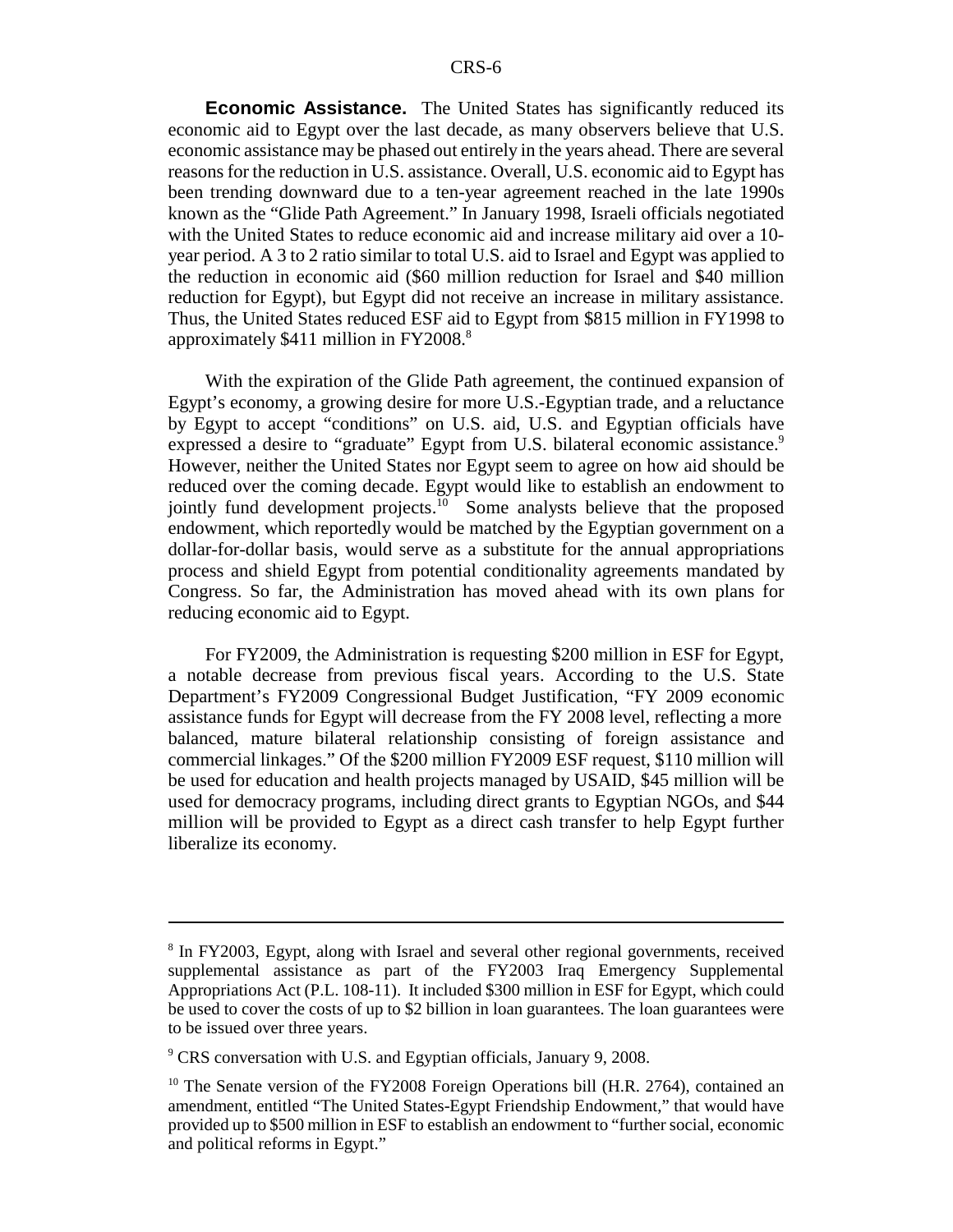**Military Assistance.** The Administration has requested \$1.3 billion in FMF for Egypt in FY2009 — the same amount it received in FY2008. FMF aid to Egypt is divided into three general components: (1) acquisitions, (2) upgrades to existing equipment, and (3) follow-on support/ maintenance contracts. According to U.S. and Egyptian defense officials, approximately 30% of annual FMF aid to Egypt is spent on new weapons systems, as Egypt's defense modernization plan is designed to gradually replace most of Egypt's older Soviet weaponry with U.S. equipment. That figure is expected to decline over the long term due to the rising costs associated with follow-on maintenance contracts. Egyptian military officials have repeatedly sought additional FMF funds to offset the escalating costs of follow-on support. Egypt also receives Excess Defense Articles (EDA) worth hundreds of millions of dollars annually from the Pentagon. Egyptian officers also participate in the IMET program (\$1.3 million requested for FY2009) in order to facilitate U.S.-Egyptian military cooperation over the long term.

| Account            | <b>FY2004</b> | <b>FY2005</b> | <b>FY2006</b> | <b>FY2007</b> | <b>FY2008</b><br><b>Estimate</b> | <b>FY2009</b><br><b>Request</b> |
|--------------------|---------------|---------------|---------------|---------------|----------------------------------|---------------------------------|
| <b>ESF</b>         | 571.608       | 530.720       | 490.050       | 455.0         | 411.639                          | 200.0                           |
| <b>FMF</b>         | 1,292.330     | 1,289.600     | 1,287.0       | 1,300.0       | 1,289.470                        | 1,300.0                         |
| <b>IMET</b>        | 1.369         | 1.200         | 1.208         | 1.203         | 1.237                            | 1.300                           |
| Other <sup>a</sup> | ۰             |               | 1.029         | 1.545         | 3.545                            | 4.100                           |
| Total              | 1,865.307     | 1,821.520     | 1,779.287     | 1,757.748     | 1,705.891                        | 1,505.400                       |

**Table 3. U.S. Assistance to Egypt, FY2004-FY2009 Request** (Regular and Supplemental Appropriations; Current Year \$ in millions)

**Source:** U.S. State Department.

a. This category includes funds for counter terrorism, border control, and technical cooperation.

## Jordan<sup>11</sup>

**Overview.** In the last decade, U.S. aid to Jordan has more than tripled, from a total of \$223 million in FY1998 to an estimated \$687.7 million in FY2008. After the September 11, 2001 terrorist attacks, aid to Jordan increased significantly. Further increases in U.S. aid to Jordan began in FY2003, in view of Jordan's support for the war against terrorism and U.S. operations in Iraq. Since FY2003, Jordan's total assistance package has averaged over \$740 million per fiscal year. This higher figure is due in part to large allocations for Jordan in subsequent supplemental appropriations acts (a total of \$1.5 billion since  $FY2003$ ).<sup>12</sup> In addition to the

<sup>&</sup>lt;sup>11</sup> For details on USAID's Jordan program, see [http://jordan.usaid.gov/]. Also, see CRS Report RL33546, *Jordan: Background and U.S. Relations*, by Jeremy M. Sharp.

 $12$  The following supplemental appropriations bills have contained bilateral assistance aid to Jordan: FY2003 Emergency Wartime Supplemental Appropriations Act (\$1.1 billion in P.L. 108-11), FY2005 Supplemental Appropriations Act (\$200 million in P.L. 109-13), (continued...)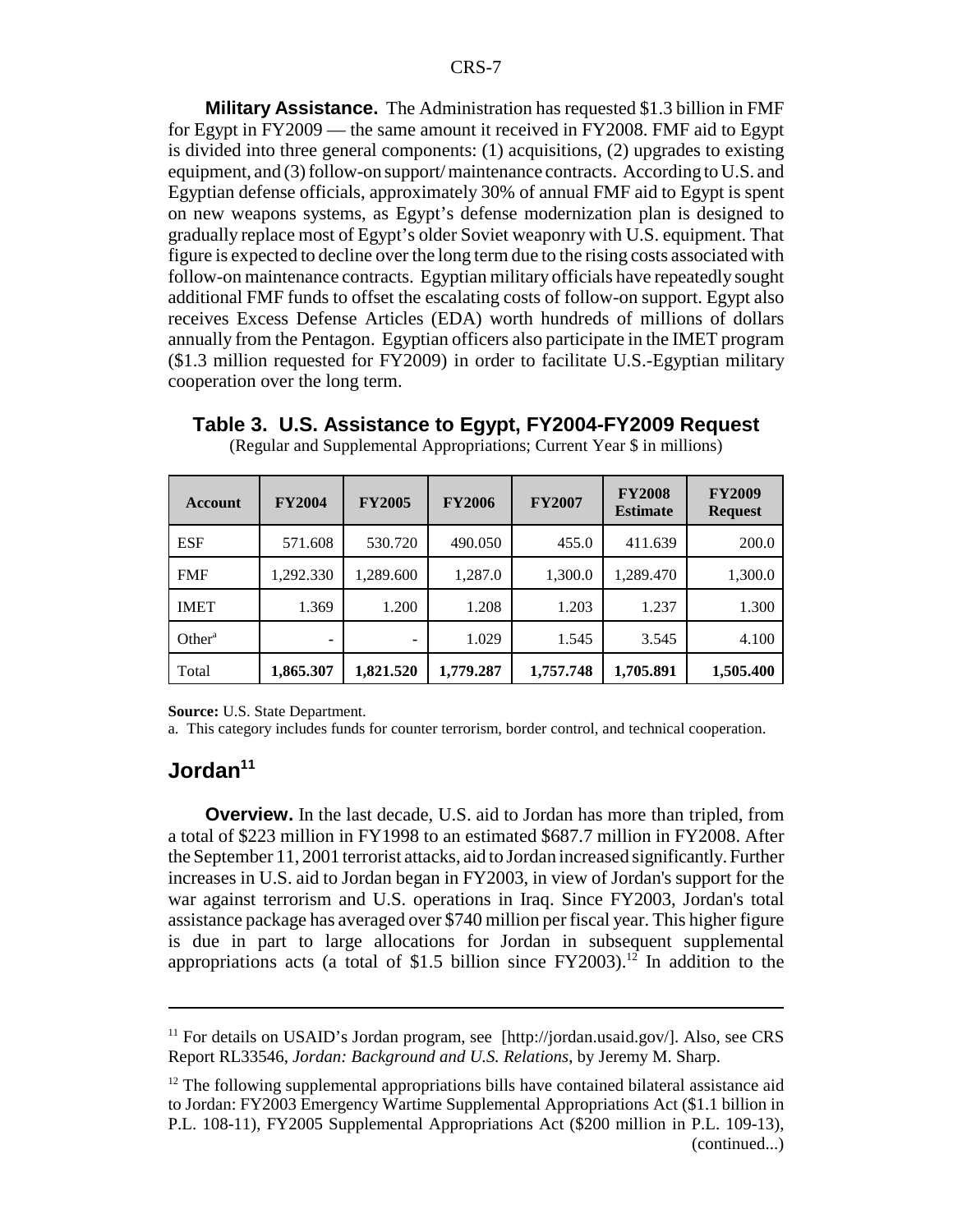preceding funds specifically earmarked for Jordan, the last four emergency supplemental bills have contained funds to reimburse Pakistan, Jordan, and other key cooperation states for logistical expenses in support of U.S. military operations.

The Administration's FY2009 request to Congress is \$535.4 million for U.S. aid to Jordan. This includes \$263.5 in economic aid and \$235 million in military assistance. Jordan also is seeking additional FY2008 supplemental assistance to cope with its struggling economy and the influx of Iraqi refugees. According to Jordan's Embassy in Washington D.C., "Jordan is seeking supplemental assistance of \$500 million in 2008 to be able to assist in mitigating the impact the economic burden of the doubling of oil prices and its impact on Jordan's growth and poverty levels, the pressing costs of security and military obligations, as well as the impact of the large presence of Iraqis on the Jordanian economy."

**Economic Assistance.** For FY2009, the Administration has requested \$263.5 million in ESF for Jordan, a figure consistent with previous funding levels. The United States provides economic aid to Jordan as both a cash transfer and for USAID programs in Jordan. The Jordanian government uses cash transfers to service its foreign debt (approximately \$7.4 billion). Approximately 45 percent of Jordan's ESF allotment each year goes toward the cash transfer. USAID programs in Jordan focus on a variety of sectors including democracy assistance, water preservation, and education. In the water sector, the bulk of U.S. economic assistance is devoted to optimizing the management of scarce water resources, as Jordan is one of the most water-deprived countries in the world. USAID is currently subsidizing several waste treatment and water distribution projects in the Jordanian cities of Amman, Aqaba, and Irbid.

**Military Assistance.** The FY2009 budget request includes \$235 million for the Jordanian military, close to the same amount it has received over the past several fiscal years.<sup>13</sup> U.S. military assistance is primarily directed toward upgrading Jordan's air force, as recent purchases include upgrades to U.S.-made F-16 fighters, air-to-air missiles, and radar systems. FMF grants also provide financing for Jordan's purchase of U.S. Blackhawk helicopters in order to enhance Jordan's border monitoring and counter-terror capability. Jordan is currently the single largest provider of civilian police personnel and fifth largest provider of military personnel to UN peacekeeping operations worldwide.

 $12$  (...continued)

FY2006 Emergency Supplemental Appropriations Act (\$50 million in P.L. 109-234), and the FY2007 Supplemental Appropriations Act (\$85.3 million in P.L. 110-28).

<sup>&</sup>lt;sup>13</sup> In fiscal years 2002, 2003, 2005, and 2007 Jordan received supplemental FMF grants totaling \$600 million.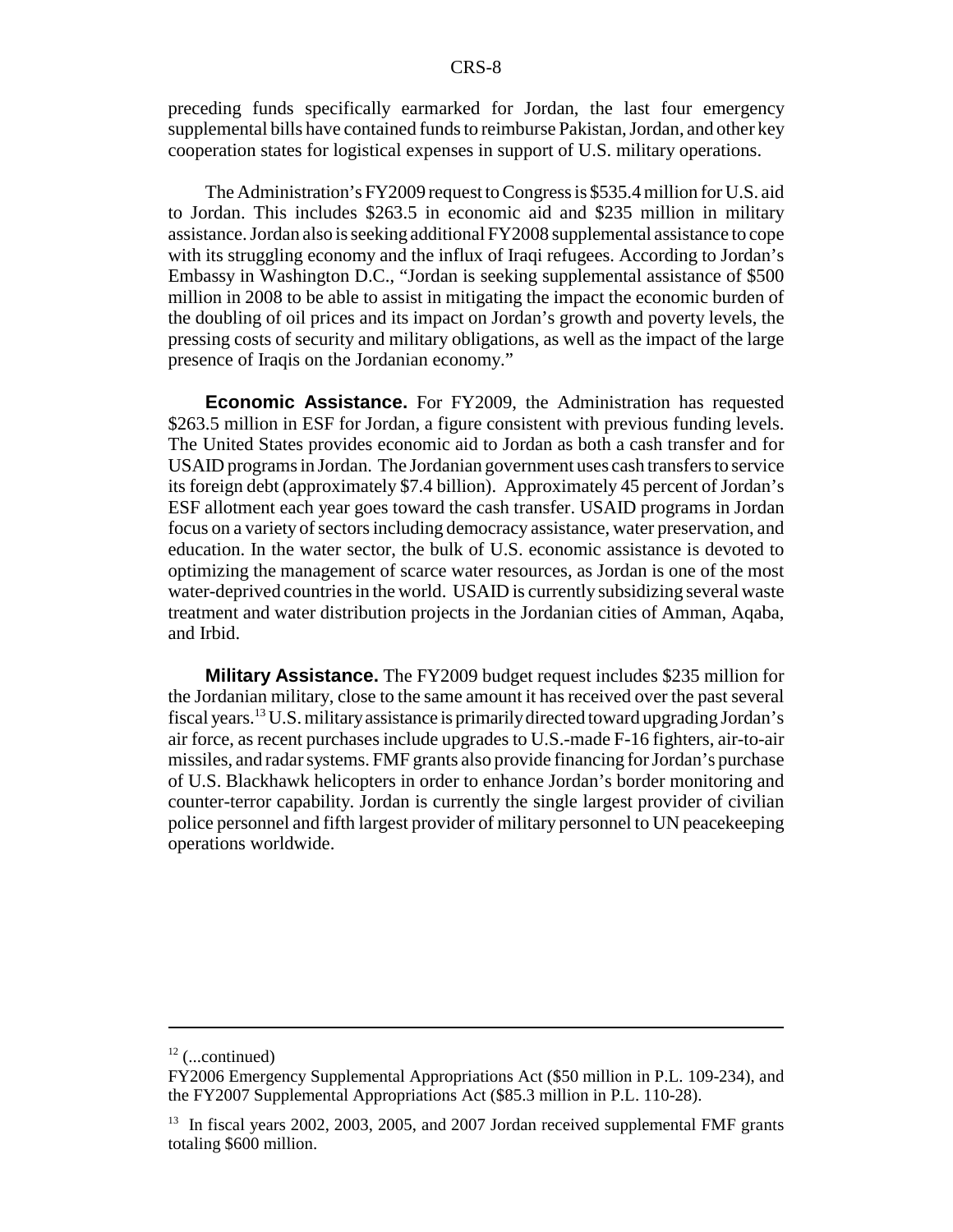| Account            | <b>FY2004</b> | <b>FY2005</b> | <b>FY2006</b> | <b>FY2007</b> | <b>FY2008</b><br><b>Estimate</b> | <b>FY2009</b><br><b>Request</b> |
|--------------------|---------------|---------------|---------------|---------------|----------------------------------|---------------------------------|
| <b>ESF</b>         | 348.525       | 348,000       | 297.500       | 255.300       | 361.412                          | 263.547                         |
| <b>FMF</b>         | 204.785       | 304.352       | 207.900       | 252.900       | 298.380                          | 235.000                         |
| <b>IMET</b>        | 3.225         | 3.000         | 3.020         | 2.922         | 2.919                            | 3.100                           |
| CSH                |               |               |               |               |                                  | 13.144                          |
| Other <sup>a</sup> |               |               | 2.491         | 26.741        | 25.059                           | 20.650                          |
| Total              | 556.535       | 655.352       | 510.911       | 537.863       | 687.770 <sup>b</sup>             | 535.411                         |

**Table 4. U.S. Assistance to Jordan, FY2004-FY2009 Request** (Regular & Supplemental Appropriations; Current Year \$ in millions)

**Source:** U.S. State Department

**Note:** This table does not include Peace Corps funds.

a. This category includes funds for counter terrorism, border control, and technical cooperation.

b. This figure does not include possible FY2008 supplemental assistance.

## **Palestinians — West Bank/Gaza14**

**Overview.** For the past two years, U.S. foreign assistance to the Palestinians has fluctuated dramatically due to the ascension of Hamas in the Gaza Strip and its contentious relationship with Palestinian moderates. After the 2006 Hamas victory in Palestinian Authority (PA) elections, U.S. assistance to the Palestinians was restructured and reduced. After Hamas. took over the PA in March 2006, the United States halted direct foreign aid to the PA, but continued providing humanitarian assistance and democracy promotion and private sector support funds to the Palestinian people through international and non-governmental organizations (NGOs). The ban continued during the brief tenure of the Hamas-led unity government (from February until June 2007). U.S. policy makers demanded that Hamas, a U.S. State Department-designated Foreign Terrorist Organization (FTO), renounce, among other things, its commitment to the destruction of the state of Israel and the use of terrorist violence. Hamas did not comply with these demands.

In June 2007, intense Palestinian infighting ended with Hamas in complete control of the Gaza Strip; Abbas reacted by dissolving the unity government. The Bush Administration and the Israeli government viewed the ouster of Hamas as an opportunity to return to diplomacy, and the United States announced it was resuming its foreign assistance program to bolster the Abbas-led Palestinian Authority in the West Bank.

<sup>14</sup> See also CRS Report RS22370, *U.S. Foreign Aid to the Palestinians*, by Paul Morro. For details on USAID's program in the West Bank and Gaza Strip, see [http://www.usaid. gov/wbg/].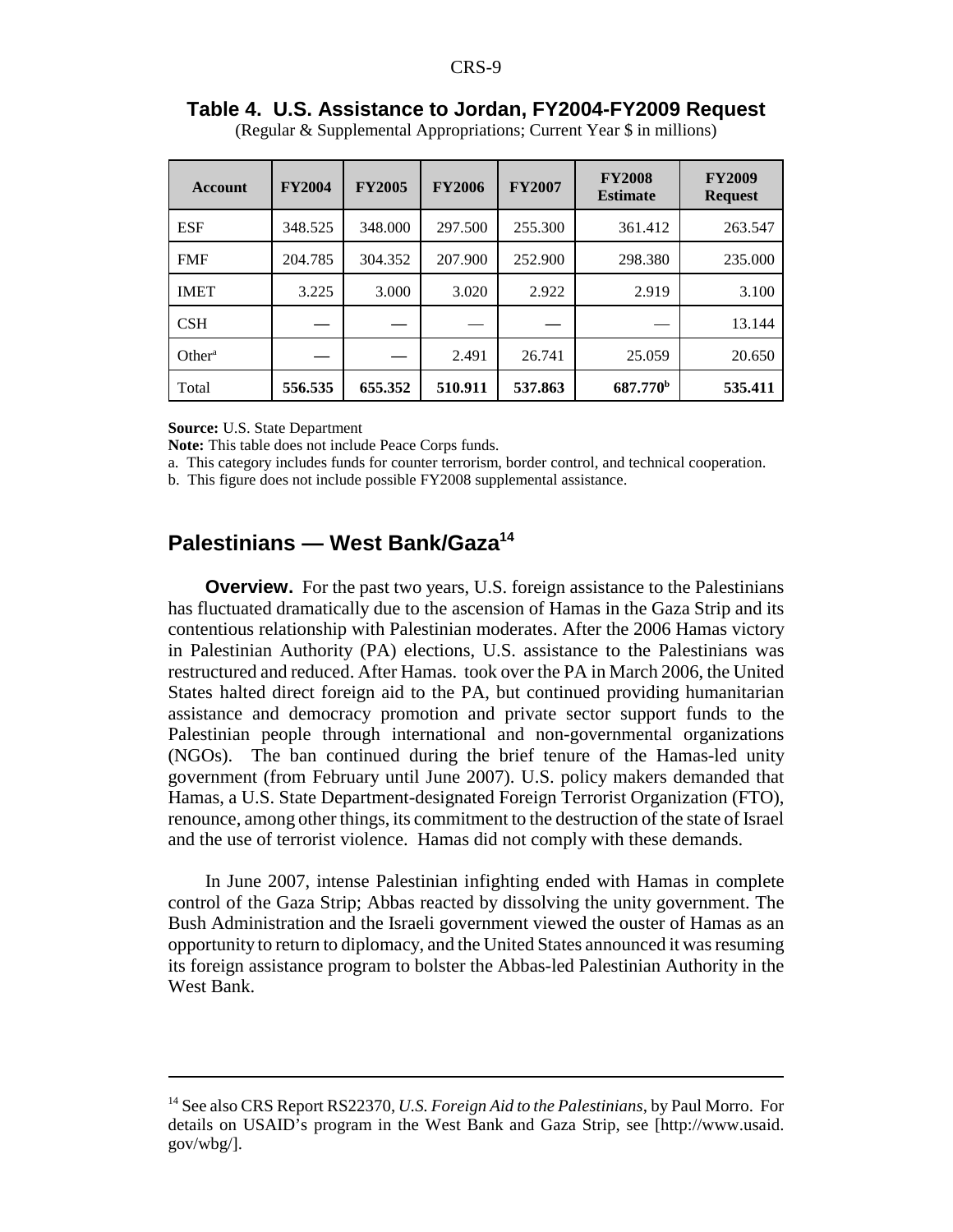Most U.S. assistance to the Palestinians is provided through USAID's West Bank and Gaza program. U.S. assistance also reaches Palestinians through contributions to the United Nations Relief Works Agency (UNRWA), which provides humanitarian relief and basic services to Palestinian refugees living in the West Bank, Gaza Strip, Jordan, Syria, and Lebanon.

Since the signing of the Oslo Accord in 1993, the U.S. government has committed more than \$2 billion in bilateral economic assistance to the Palestinians.<sup>15</sup> Approximately 80% of U.S. funding for the Palestinians has been channeled through USAID contractors and 20% through private voluntary organizations (PVOs). According to annual foreign operations legislation, congressionally approved funds for the West Bank and Gaza Strip cannot be used for the Palestinian Authority (PA), unless the President submits a waiver to Congress citing that it is in the interest of national security.16 U.S. assistance to the Palestinians has been averaging about \$130 million a year since FY2002. During the 1990s, U.S. foreign aid to the Palestinians averaged approximately \$75 million per year.

**Direct Aid to the Palestinian Authority.** The United States has provided direct assistance to the Palestinian Authority on seven occasions including the following:

- In1993-1994, the United States provided \$36 million through the Holst Fund at the World Bank for direct assistance to the Palestinian Authority, and an additional \$5 million in cash and equipment for the Palestinian police.
- On July 8, 2003, the United States announced that it would provide \$20 million out of a \$50 million FY2003 Supplemental allocation as direct aid to the PA for infrastructure projects.
- On December 8, 2004, President Bush again approved \$20 million in direct assistance to the PA. The \$20 million was used to pay off overdue Palestinian utility bills to Israeli companies.<sup>17</sup>
- Following PA President Mahmoud Abbas' May 2005 visit to the White House, President Bush announced that the United States would transfer an additional \$50 million from unobligated FY2005 ESF funds to the Palestinian Authority.18 However, after the

<sup>&</sup>lt;sup>15</sup> The USAID program in the West Bank and Gaza Strip provides assistance to the Palestinian people through contractors and charities. The PLO, which represents the Palestinian diaspora, has never received funds from the U.S. government.

<sup>16</sup> See H.R. 3057 (P.L. 109-102), *Foreign Operations Appropriations Act, FY2006*, Limitation on Assistance to the Palestinian Authority, sec. 550 (b).

 $17$  See Presidential Determination No. 2005-10, available at [http://www.whitehouse.gov/news/releases/2004/12/20041208-1.html].

 $18$  See Presidential Determination No. 2005-29, available at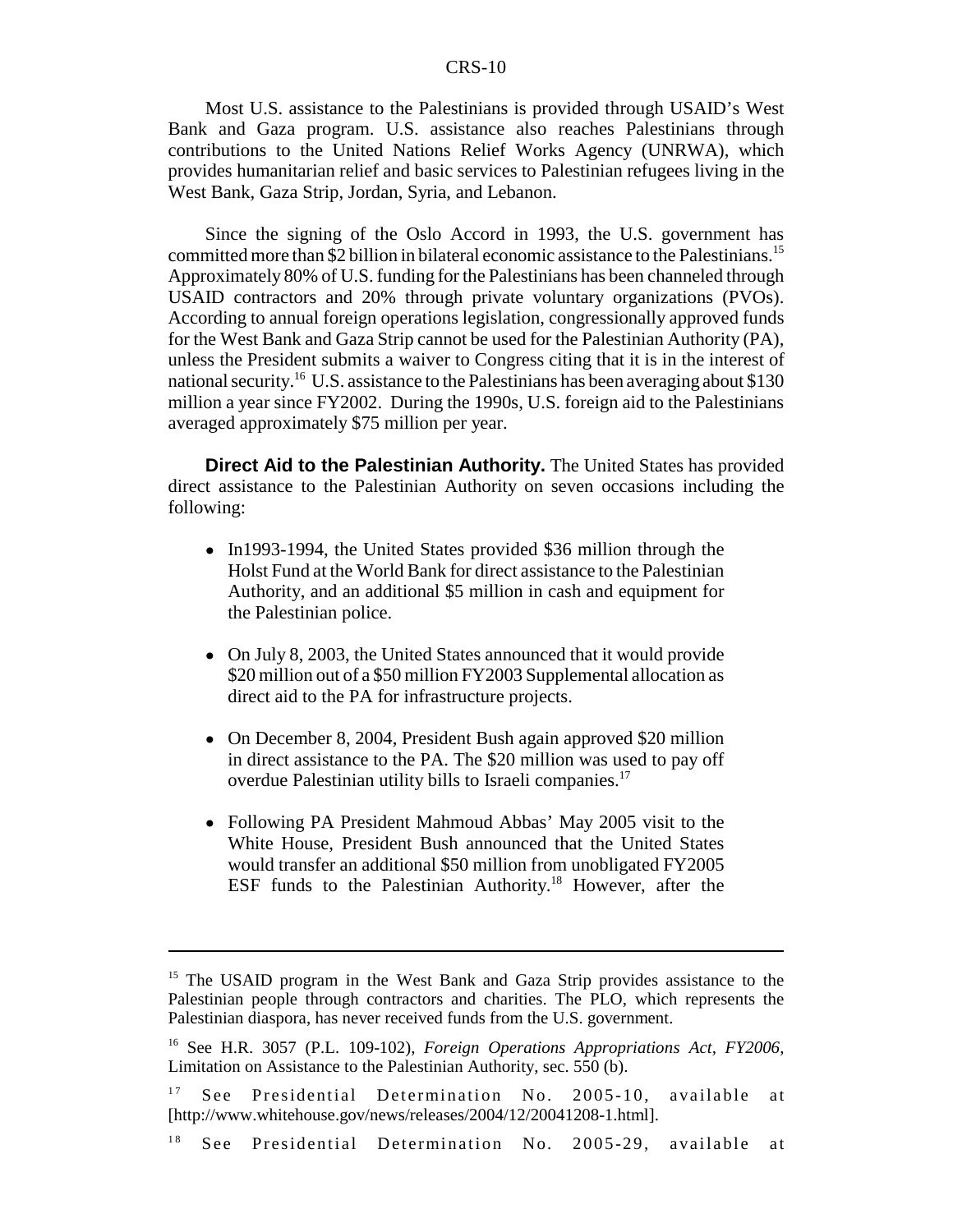#### CRS-11

surprising Hamas victory in Palestinian legislative election in early 2006, the Bush Administration withheld the delivery of \$45 million in remaining funds to the PA in order to pressure Hamas into abrogating its official covenant and recognizing Israel.

- In late 2006, the State Department notified Congress of the President's intent to reprogram up to \$86 million in prior-year funding to support efforts to reform and rehabilitate Palestinian civil security forces loyal to President Abbas.<sup>19</sup> However, the House Appropriations Committee placed a hold on these funds, seeking more information on where and why the money was to be spent. After the Palestinians reached agreement on the Fatah-Hamas power sharing arrangement, other Members of Congress reportedly expressed further doubts, fearing the money may end up with Hamas. In March 2007, Secretary Rice told a House Appropriations subcommittee that the Administration would instead seek \$59 million for Abbas (\$43 million for training and non-lethal assistance to the Palestinian Presidential Guard and \$16 million for improvements at the Karni crossing, the main terminal for goods moving in and out of Gaza). No holds were placed on this request.
- In June 2007, President Bush issued a waiver to send \$18 million in direct assistance to the Palestinian Authority to be used for a variety of purposes, including democracy assistance to the Palestinian Central Election Commission and security assistance to officials at the Palestinian Monetary Authority and Karni Crossing cargo terminal. $^{20}$
- In February 2008, President Bush issued a waiver to send \$150 million in aid to the Palestinian Authority to "avert a serious and immediate financial crisis."21 Reportedly, U.S. aid may be used for budget support. On March 4, 2008, several sources reported that Representative Nita M. Lowey, chairwoman of the House Appropriations Subcommittee for State-Foreign Operations Appropriations, put a hold the \$150 million in direct aid until the

 $18$  (...continued)

<sup>[</sup>http://www.whitehouse.gov/news/releases/2005/07/20050714-7.html].

<sup>&</sup>lt;sup>19</sup> See Presidential Determination No. 2007-11. This action transferred \$86.3 million in FY2006 ESF funds to the INCLE account. Under Chapter 8 of part I (section 481) of the 1961 Foreign Assistance Act (as amended), "Notwithstanding any other provision of law, the President is authorized to furnish assistance to any country or international organization, on such terms and conditions as he may determine, for the control of narcotic and psychotropic drugs and other controlled substances, or for other anticrime purposes."

<sup>20</sup> See Presidential Determination No. 2007-20, available at [http://www.whitehouse.gov/news/releases/2007/06/20070601-16.html].

 $21$  A copy of the waiver is available at [http://www.whitehouse.gov/news/releases/2008/02/20080228-6.html].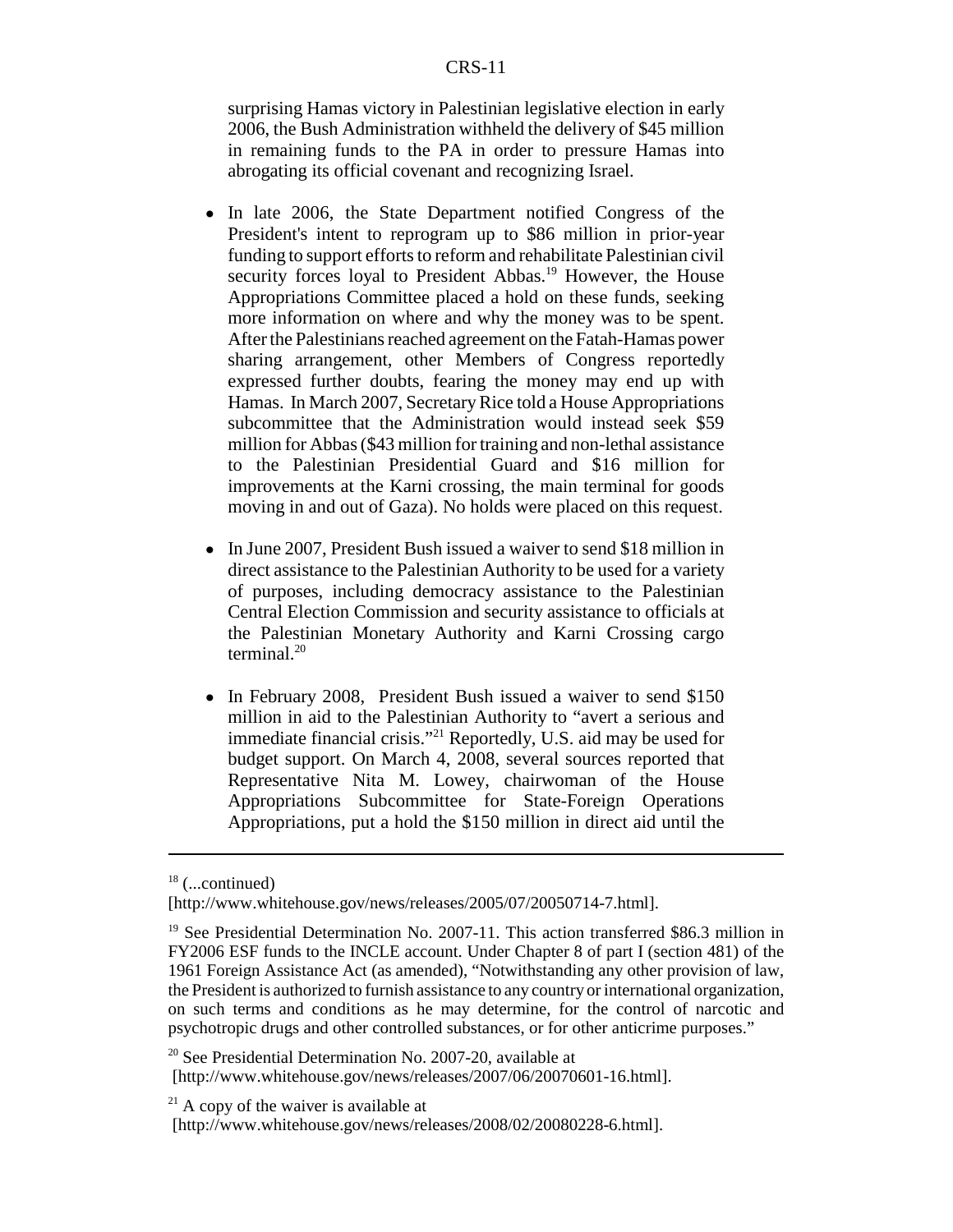Administration provides more details on how U.S. funds will be spent. $^{22}$ 

**U.S. Contributions to UNRWA.** The United Nations Relief and Works Agency (UNRWA) provides food, shelter, medical care, and education for many of

the three million Palestinian refugees from the 1948-1949 Arab-Israeli war.<sup>23</sup> U.S. contributions to UNRWA come from the general Migration and Refugee Assistance (MRA) account and also through the Emergency Refugee and Migration Assistance (ERMA) account. The U.S. contribution to UNRWA usually covers 22 to 25% of the UNRWA total budget.<sup>24</sup> The United States is the largest bilateral donor to the UNRWA and second only to the European Community as a contributor. U.S. support for UNRWA is not treated as bilateral economic aid to the

| <b>Recent U.S. Contributions to</b><br>UNRWA |               |  |  |  |  |  |
|----------------------------------------------|---------------|--|--|--|--|--|
| FY2003                                       | \$134 million |  |  |  |  |  |
| <b>FY2004</b>                                | \$127 million |  |  |  |  |  |
| <b>FY2005</b>                                | \$108 million |  |  |  |  |  |
| <b>FY2006</b>                                | \$137 million |  |  |  |  |  |
| \$130 million<br><b>FY2007</b>               |               |  |  |  |  |  |
|                                              |               |  |  |  |  |  |

Palestinians, which is managed by USAID. According to the U.S. State Department, U.S. contributions help fund 647 schools, 273 of which are in Gaza and the West Bank and 125 primary health care facilities, including 54 health clinics and one hospital in Gaza and the West Bank.<sup>25</sup>

With Hamas now in control of the entire Gaza Strip, there are questions how and whether the United States will continue to support UNRWA operations in the Gaza Strip. After the United States announced in February 2008 its intention to increase funding for UNRWA, Sam Witten, U.S. Acting Assistant Secretary for the Bureau of Population, Refugees, and Migration, stated that "The United States is not abandoning the people of Gaza and our additional contribution will be of assistance to them."

**FY2008 Assistance and the FY2009 Request.** For FY2008, the Administration initially requested \$63.5 million for the West Bank and Gaza and \$10 million in Child Survival and Health Funds. Due to changed circumstances that

<sup>&</sup>lt;sup>22</sup> "Appropriator Wants Palestinian Authority Aid on Hold Until Accountability in Place," *Congressional Quarterly*, March 4, 2008.

<sup>23</sup> See CRS Report RS21668, *United Nations Relief and Works Agency for Palestine Refugees in the Near East (UNRWA)*, by Rhoda Margesson.

 $24$  U.S. contributions to UNRWA's General Fund support its programs for Palestinian refugees in all five fields of operation: Jordan, Syria, Lebanon, the West Bank, and Gaza. USAID estimates that about 45 percent of UNRWA's General Fund has supported West Bank and Gaza programs since 2002.

<sup>&</sup>lt;sup>25</sup> "United States Assistance to UN Relief and Works Agency," Fact Sheet, Office of the Spokesman, U.S. Department of State, Washington, DC, April 10, 2006.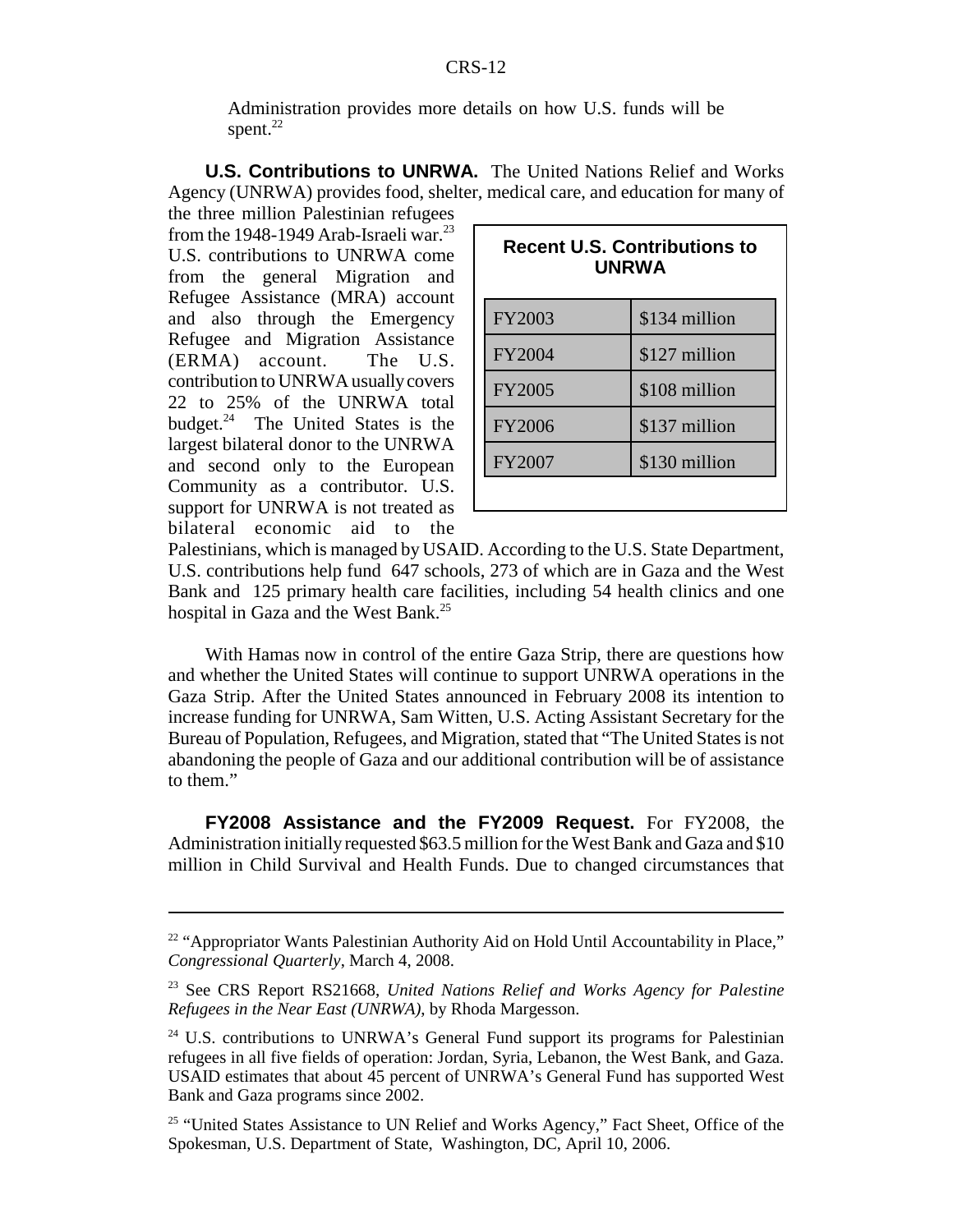included the formation of the Fayyad government, the Administration later sought an additional \$410 million, including \$100 million for direct budgetary support, \$25 million for security sector reforms, and \$35 million for emergency needs of Palestinian refugees in Gaza, the West Bank, and Lebanon.<sup>26</sup> This amendment to the original FY2008 request came before a December 2007 international donors' meeting in Paris to raise funds for the Palestinian Authority. In Paris, Secretary of State Condoleezza Rice remarked that "The Palestinian Authority is experiencing a serious budgetary crisis.... This conference is literally the government's last hope to avoid bankruptcy."27

P.L. 110-161, the Consolidated Appropriations Act, 2008, signed into law on December 26, 2007, appropriates \$218,500,000 in assistance for the West Bank and Gaza, of which not more than \$2 million may be used for USAID expenses. If the President exercises his authority to waive the ban on providing funds to the PA granted to him under the act, then not more than \$100 million may be made available for cash transfers to the PA until the Secretary of State certifies and reports that the PA has established a single treasury account for all financing, has eliminated all parallel financing mechanisms, and has established a single, comprehensive civil service roster and payroll. None of the funds appropriated for cash transfer assistance may be obligated for salaries of PA personnel located in Gaza, and none may be obligated or expended for assistance to Hamas or any entity controlled by Hamas or any power-sharing government with Hamas unless Hamas recognizes Israel's right to exist and accepts prior accords between Israel and the Palestine Liberation Organization. None of the funds appropriated by the act may be provided to support a Palestinian state unless its governing entity has demonstrated a commitment to peaceful coexistence with Israel and is taking measures to counter terrorism and terrorist financing in the West Bank and Gaza, among other conditions. The act also contains provisions requiring that the Secretary of State ensure oversight of the use of U.S. funds and audit procedures.

In the FY2008 supplemental, the Administration is requesting \$75 million in Economic Support Funds for the West Bank and Gaza. For FY2009, the Administration is requesting \$25 million in International Narcotics and Law Enforcement (INLE) funds for the Palestinian security forces and \$75 million in Economic Support Funds.

<sup>&</sup>lt;sup>26</sup> In his December 12, 2007 testimony before the Committee on House Foreign Affairs Subcommittee on Middle East and South Asia, Robert M. Danin, Deputy Assistant Secretary, Near Eastern Affairs, remarked "Our Fiscal Year 2008 request was sent to Congress prior to the change in the PA government. Due to the new circumstances on the ground that have created an unprecedented opportunity for peace, we are seeking an additional \$410 million in emergency supplemental funding for the Palestinians. First in Annapolis, and now in Paris, we will be showing the world that the United States is fully engaged and committed to providing the necessary support - both financial and political to assist the parties in resolving the Israeli-Palestinian conflict. A significant U.S. contribution will send a signal to other donors that the time to assist the PA is now and a PA government with the full and public support of the international community will help to build a constituency for peace within Palestinian society."

<sup>27 &</sup>quot;\$7.4 Billion Pledged for Palestinians," *New York Times*, December 18, 2007.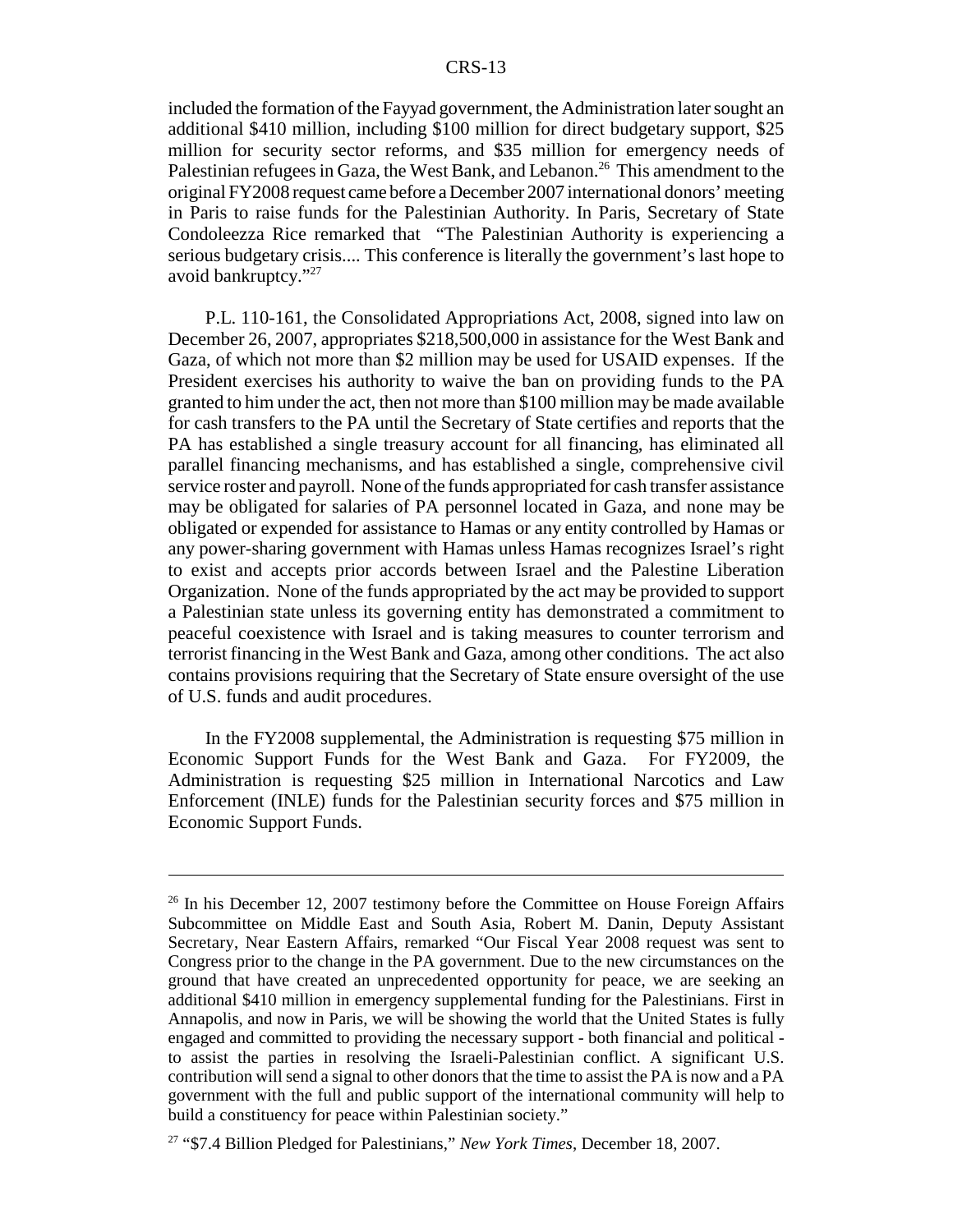#### **Table 5. U.S. Bilateral Assistance to the Palestinians, FY2004-FY2009 Request**

(regular and supplemental appropriations; current year \$ in millions)

| Account                   | <b>FY2004</b> | <b>FY2005</b> | <b>FY2006</b>   | <b>FY2007</b> | <b>FY2008</b><br><b>Estimate</b> | <b>FY2009</b><br><b>Request</b> |
|---------------------------|---------------|---------------|-----------------|---------------|----------------------------------|---------------------------------|
| <b>ESF</b>                | 74.5          | 224.4         | 148.5           | 50.0          | 217.896                          | 75.0                            |
| P.L.480 Title II          | ۰             | 6.0           | 4.4             | 19.488        |                                  |                                 |
| <b>INCLE</b>              | ۰             | ٠             |                 |               |                                  | 25.0                            |
| Transition<br>Initiatives | ۰             | ٠             | .343            | -             | -                                |                                 |
| <b>Total</b>              | 74.5          | 230.0         | $153.2^{\circ}$ | 69.488        | 217.896 <sup>b</sup>             | 100.0                           |

**Source:** U.S. State Department, USAID.

a. Following the formation of the Hamas-led PA government in March 2006, USAID suspended most of its programs in the West Bank and Gaza. However, in order to alleviate a humanitarian crisis in the West Bank and Gaza stemming from the cutoff of aid from Western donors, the State Department and USAID redirected U.S. assistance to the Palestinian groups not affiliated with Hamas. The assistance came from several foreign aid accounts and funds appropriated in prior years, which were reprogrammed and delivered through international organizations such as the United Nations. The State Department also transferred approximately \$35 million in appropriated FY2006 ESF funds for the West Bank and Gaza to other foreign aid accounts.

b. This figure does not include possible FY2008 supplemental assistance.

#### **Lebanon**

In order to support the Lebanese government, the United States has pledged to devote more financial resources to reconstruction and military assistance. The summer 2006 war between Hezbollah and Israel heightened the need for additional economic aid, as the Lebanese government and its international and Arab partners vied with Iran and Hezbollah to win the "hearts and minds" of many Lebanese citizens who lost homes and businesses as a result of the conflict. From a military standpoint, the war also highlighted the urgent need for a more robust Lebanese military to adequately patrol Lebanon's porous borders with Syria and to prevent Hezbollah's re-armament. P.L.110-28, the FY2007 Emergency Supplemental Appropriations Act (entitled the U.S. Troop Readiness, Veterans' Care, Katrina Recovery, and Iraq Accountability Appropriations Act, 2007), provided \$770 million in supplemental assistance for Lebanon, a noticeable increase in funding from previous years.

U.S. military assistance to Lebanon has dramatically increased over the past two years. In his testimony before the Committee on House Foreign Affairs Subcommittee on the Middle East and South Asia, David Welch, U.S. assistant secretary of State at the Bureau of Near Eastern Affairs, stated that:

We are funding a \$60 million program to train and equip Lebanon`s Internal Security Forces that will allow them to take over police functions traditionally carried out by the military. We have also massively increased our assistance to the Lebanese Armed Forces. In the aftermath of the summer war, and with the support of the Congress, we increased our security assistance from just under \$1 million in FY05 to \$40 million in FY06 and over \$250 million in FY07 to bolster the capabilities of the Lebanese Armed Forces. This assistance has already funded spare parts for helicopters, vehicles including Humvees to help the LAF patrol the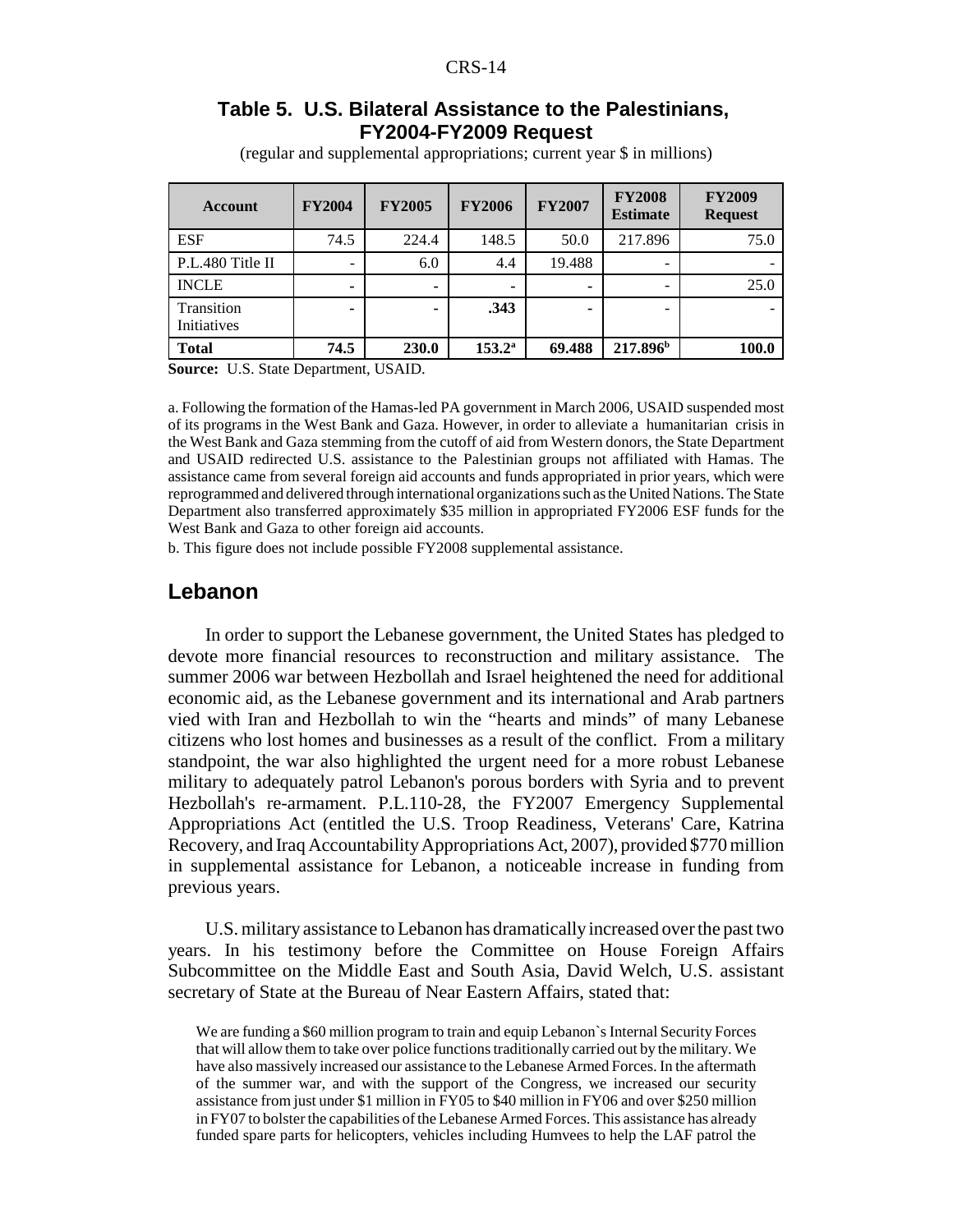south and the border, small arms and light weapons, small and large caliber ammunition, communications equipment, and training for LAF officers.28

The FY2009 request for Lebanon includes an estimated \$75 million in military aid from several appropriations accounts. According to the U.S. State Department, "U.S. security assistance will promote Lebanese control over southern Lebanon and Palestinian refugee camps, preventing them from being used as bases to attack Israel. The U.S. Government's active military-to-military programs will enhance the professionalism of the Lebanese Armed Forces, and reinforce the concept of Lebanese civilian control. Assistance also will include training and technical assistance for the Internal Security Forces, while funding will support the implementation of international terrorism conventions."<sup>29</sup>

| <b>Account</b> | <b>FY2004</b> | <b>FY2005</b> | <b>FY2006</b> | <b>FY2007</b> | <b>FY2008</b><br><b>Estimate</b> | <b>FY2009</b><br><b>Request</b> |
|----------------|---------------|---------------|---------------|---------------|----------------------------------|---------------------------------|
| <b>ESF</b>     | 34.794        | 39.720        | 39.600        | 334.6         | 44.636                           | 67.5                            |
| <b>FMF</b>     |               |               | 3.713         | 224.8         | 6.943                            | 62.2                            |
| <b>INCLE</b>   |               |               |               | 60.0          | .496                             | 6.0                             |
| <b>NADR</b>    |               | 2.300         | 2.978         | 8.5           | 4.745                            | 4.6                             |
| <b>IMET</b>    | .700          | .700          | .752          | .905          | 1.428                            | 2.130                           |
| DA             | .400          | .500          | 2.000         |               |                                  |                                 |
| <b>Total</b>   | 35.894        | 43.220        | 49.043        | 628.805       | 58.248                           | 142.43                          |

**Table 6. U.S. Assistance to Lebanon, FY2004-FY2009 Request**

(regular and supplemental appropriations; current year \$ in millions)

**Source**: U.S. State Department, USAID.

#### **Other Recipients and Programs**

Excluding the region's top recipients of U.S. assistance (such as Israel, Egypt, and Jordan), the rest of the Middle East receives only a small portion of the total bilateral assistance to the region. The following table provides aid figures for individual countries not listed in the "country summaries" section.

<sup>&</sup>lt;sup>28</sup> Testimony of C. David Welch - Assistant Secretary of State, Bureau of Near Eastern Affairs, Middle East and South Asia Subcommittee of House Foreign Affairs Committee, "Smoke on the Horizon: The Coming Crisis in Lebanon," November 8, 2007.

 $^{29}$  See, [http://www.state.gov/documents/organization/101442.pdf]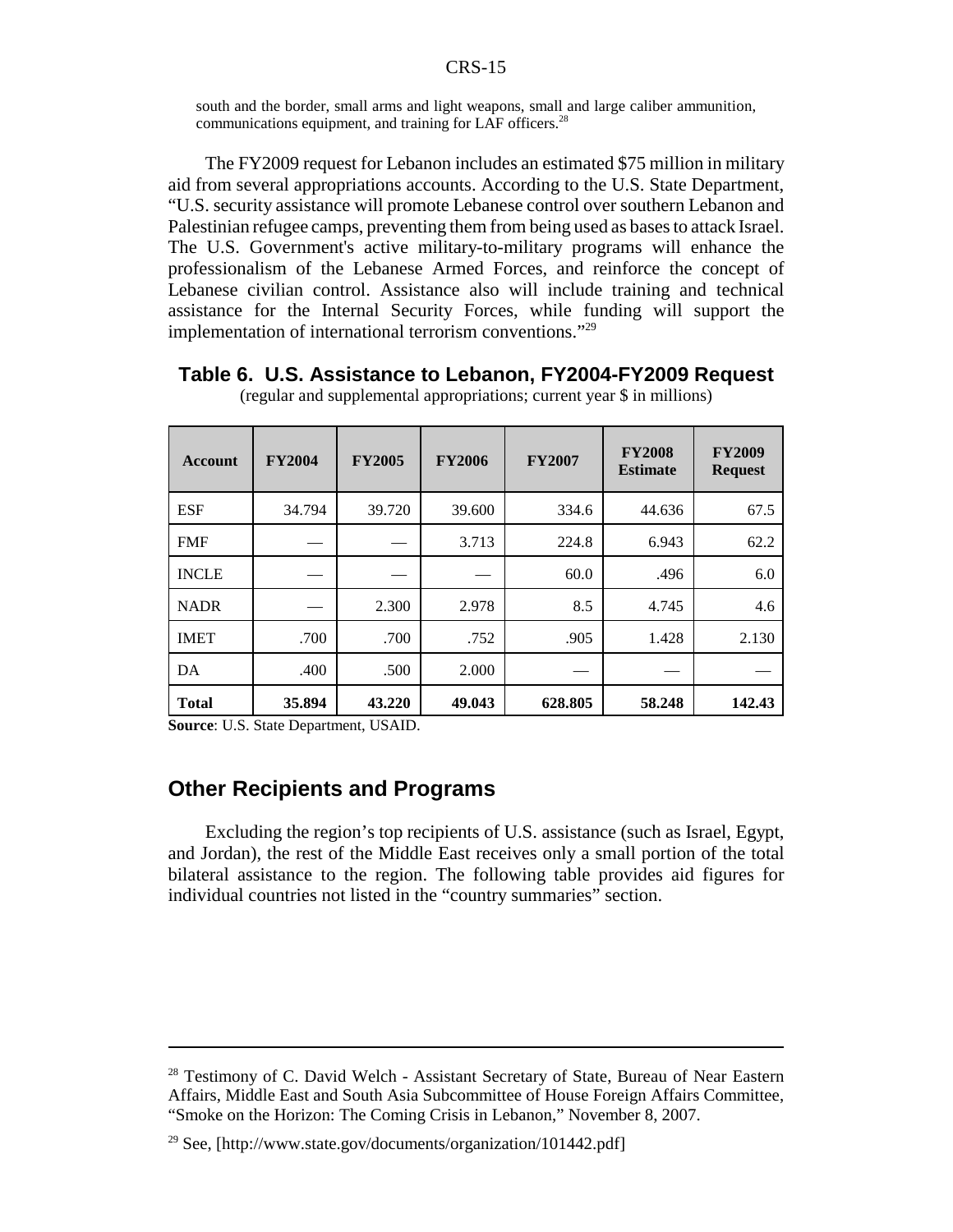#### **Table 7. Other Regional Recipients, FY2004-FY2009 Request**

(regular and supplemental appropriations; current year \$ in millions)

| <b>Country/Account</b>                      | <b>FY2004</b> | <b>FY2005</b> | <b>FY2006</b> | <b>FY2007</b> | <b>FY2008</b><br><b>Estimate</b> | <b>FY2009</b><br><b>Request</b> |
|---------------------------------------------|---------------|---------------|---------------|---------------|----------------------------------|---------------------------------|
| <b>Algeria Total</b>                        | .722          | 1.405         | .897          | 1.915         | 1.677                            | 1.300                           |
| <b>NADR</b>                                 |               | .485          | .065          | 1.075         | .813                             | .500                            |
| <b>INCLE</b>                                |               |               |               |               | .198                             |                                 |
| <b>IMET</b>                                 | .722          | .920          | .823          | .840          | .666                             | .800                            |
| <b>Bahrain Total</b>                        | 25.250        | 20.987        | 19.005        | 17.345        | 5.837                            | 20.950                          |
| <b>FMF</b>                                  | 24.682        | 18.848        | 15.593        | 15.750        | 3.968                            | 19.500                          |
| <b>NADR</b>                                 |               | 1.489         | 2.761         | 1.240         | 1.250                            | .800                            |
| <b>IMET</b>                                 | .568          | .650          | .651          | .640          | .619                             | .650                            |
| <b>Kuwait Total</b>                         |               | .814          | .628          | 1.090         | .014                             | .015                            |
| <b>NADR</b>                                 |               | .814          | .628          | 1.070         |                                  |                                 |
| <b>IMET</b>                                 |               |               |               | .020          | .014                             | .015                            |
| Libya Total                                 |               | .300          |               |               | .633                             | 1.100                           |
| <b>NADR</b>                                 |               |               |               |               | .300                             | .750                            |
| <b>IMET</b>                                 |               |               |               |               | .333                             | .350                            |
| <b>Morocco</b> Total                        | 17.337        | 47.909        | 35.198        | 40.170        | 26.661                           | 28.505                          |
| <b>ESF</b>                                  |               | 19.840        | 10.890        | 18.000        | 15.374                           |                                 |
| <b>FMF</b>                                  | 9.940         | 15.128        | 12.375        | 12.500        | 3.625                            | 3.655                           |
| <b>NADR</b>                                 |               | 2.074         | .775          | 1.295         | 1.317                            | .625                            |
| <b>INCLE</b>                                |               | 2.992         | .990          | 1.000         | .496                             | 1.000                           |
| DA                                          | 5.400         | 6.000         | 8.284         | 5.400         | 4.136                            | 21.500                          |
| <b>IMET</b>                                 | 1.997         | 1.875         | 1.884         | 1.975         | 1.713                            | 1.725                           |
| <b>Oman Total</b>                           | 25.675        | 21.594        | 15.395        | 16.505        | 8.229                            | 14.400                          |
| <b>FMF</b>                                  | 24.850        | 19.840        | 13.860        | 14.000        | 4.712                            | 12.000                          |
| <b>NADR</b>                                 |               | .654          | .400          | 1.370         | 2.089                            | .950                            |
| <b>IMET</b>                                 | .825          | 1.100         | 1.135         | 1.135         | 1.428                            | 1.450                           |
| <b>Qatar Total</b>                          |               | 1.379         | .906          | 1.493         | .282                             | .015                            |
| <b>NADR</b>                                 |               | 1.379         | .906          | 1.493         | .268                             |                                 |
| <b>IMET</b>                                 |               |               |               |               | .014                             | .015                            |
| Saudi Arabia Total                          | .024          | .985          | 1.576         | .420          | .113                             | .365                            |
| <b>NADR</b>                                 |               | .960          | 1.576         | .400          | .099                             | .350                            |
| <b>IMET</b>                                 | .024          | .025          |               | .020          | .014                             | .015                            |
| <b>Tunisia Total</b>                        | 11.726        | 11.795        | 10.285        | 11.230        | 11.475                           | 4.387                           |
| <b>FMF</b>                                  | 9.827         | 9.920         | 8.413         | 8.500         | 8.345                            | 2.262                           |
| <b>ESF</b>                                  |               |               |               |               | .992                             |                                 |
| <b>NADR</b>                                 |               |               | .025          | .755          | .497                             | .425                            |
| <b>INCLE</b>                                |               |               |               |               | .198                             |                                 |
| <b>IMET</b>                                 | 1.899         | 1.875         | 1.847         | 1.975         | 1.713                            | 1.700                           |
| <b>United Arab</b><br><b>Emirates Total</b> |               | .534          | .961          | 1.335         | .314                             | .940                            |
| <b>NADR</b>                                 |               | .534          | .961          | 1.335         | .300                             | .925                            |
| <b>IMET</b>                                 |               |               |               |               | .014                             | .015                            |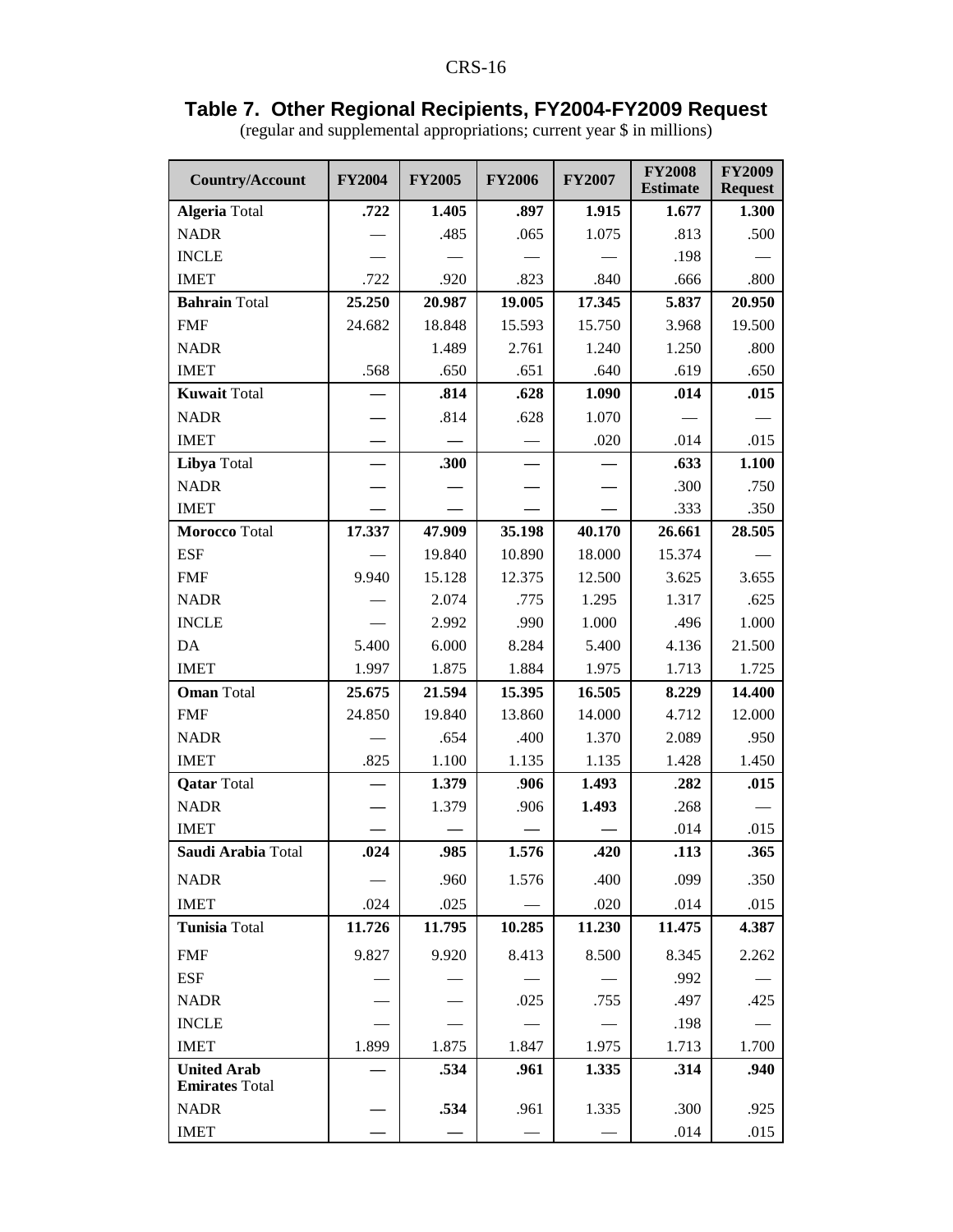CRS-17

| Country/Account    | <b>FY2004</b> | <b>FY2005</b> | <b>FY2006</b> | <b>FY2007</b> | <b>FY2008</b><br><b>Estimate</b> | <b>FY2009</b><br><b>Request</b> |
|--------------------|---------------|---------------|---------------|---------------|----------------------------------|---------------------------------|
| <b>Yemen</b> Total | 27.228        | 29.098        | 18.700        | 25.336        | 20.731                           | 28.275                          |
| <b>FMF</b>         | 14.910        | 9.920         | 8.415         | 8.500         | 4.676                            | 3.000                           |
| <b>ESF</b>         | 11.432        | 14.880        | 7.920         | 12.00         | 2.777                            |                                 |
| <b>NADR</b>        |               | 3.198         | 1.441         | 3.751         | 4.034                            | 2.525                           |
| <b>INCLE</b>       |               |               |               |               | .496                             | .750                            |
| DA                 |               |               |               |               | 7.796                            | 21.000                          |
| <b>IMET</b>        | .886          | 1.100         | .924          | 1.085         | .952                             | 1.000                           |

**Source**: U.S. State Department, USAID.

## **Foreign Aid Issues**

#### **Promoting Democracy and Reform**

**The Millennium Challenge Account.**30 The Millennium Challenge Account (MCA) is based on the premise that economic development succeeds best where it is linked to free market economic and democratic principles and policies, and where governments are committed to implementing reform measures in order to achieve such goals. MCA funds are available on a competitive basis to a few countries which have demonstrated a commitment to sound development policies and where U.S. support is believed to have the best opportunities for achieving the intended results. These "best-performers" would be selected based on their records in three areas - ruling justly, investing in people, and pursuing sound economic policies.

Morocco was named eligible for Millennium Challenge Compact assistance on November 8, 2005. In 2007, Morocco signed a five-year \$697.5 million agreement with the Millennium Challenge Corporation (MCC). At the time, this was the largest compact agreement the MCC had ever awarded since its establishment in 2004. According to the MCC's 2008 scorecard for Morocco, the government scores below the median in almost all areas related to political reform but performs better in fields related to economic freedom and investments in people.<sup>31</sup>

The Compact agreement has multiple components, all aimed at increasing private sector growth. These include efforts to increase fruit tree productivity (\$300.9 million), modernize the small-scale fisheries industry (\$116.2 million), and support artisan crafts (\$111.9 million). In addition, the Compact will fund financial services to micro-enterprises (\$46.2 million) and will provide business training and technical assistance aimed at young, unemployed graduates (\$33.9 million).

In FY2006, Jordan was listed by the Millennium Challenge Corporation (MCC) as a threshold country in the lower middle-income bracket. On September 12, 2006,

<sup>31</sup> The MCC's Morocco scorecard is available at [http://www.mcc.gov/documents/score-fy08-morocco.pdf]

<sup>30</sup> For more information on the MCC, see CRS Report RL32427, *Millennium Challenge Account*, by Curt Tarnoff.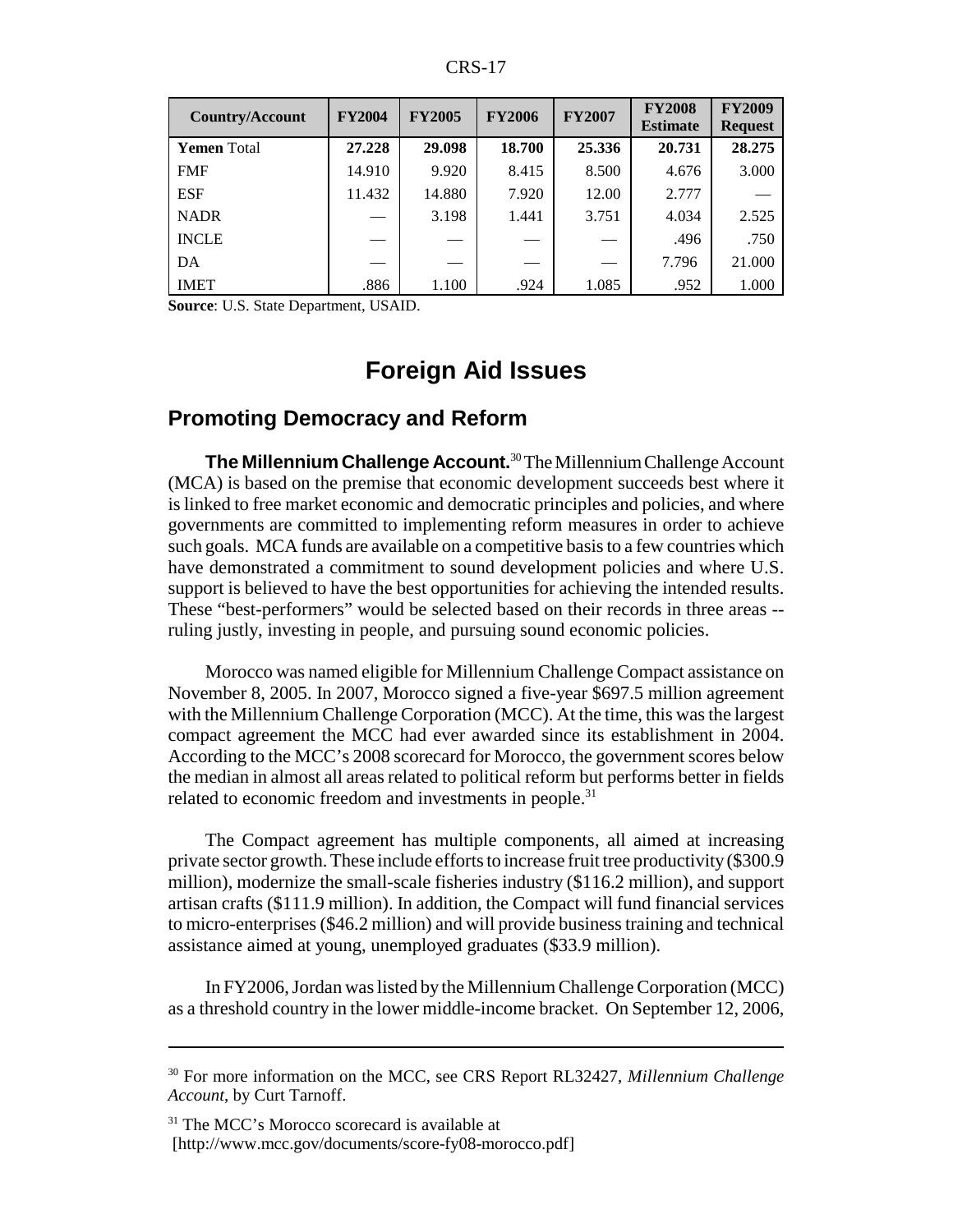#### CRS-18

the MCC's Board of Directors approved up to \$25 million in Threshold Program assistance for Jordan. Even prior to the selection, the possible choice of Jordan had come under severe criticism. Freedom House, the organization whose annual Index of Freedom is drawn upon for two of the "Ruling Justly" indicators, had urged the MCC Board to bypass countries that had low scores on political rights and civil liberties. It argued that countries like Jordan that fall below 4 out of a possible 7 on its index should be automatically disqualified. Jordan, however, did well on three of the six other indicators in this category. Several development analysts further argued that Jordan should not be selected, because the MCA is not an appropriate funding source. They assert that Jordan already is one of the largest recipients of U.S. aid, has access to private sector capital, and is not a democracy. In selecting Jordan, the MCC Board appears not to have been swayed by these arguments.

Jordan's Threshhold assistance is being used to accelerate political reforms and allow Jordan to qualify for the MCC's larger Compact funding program. According to the MCC, the Jordan Threshold Program will, among other things, provide technical assistance and training to increase participation in local elections and institute programs to improve relations and collaboration among municipalities, citizens, and the private sector in 9 of Jordan's 99 municipalities. USAID is the main U.S. government agency charged with implementing the Jordan Threshold Program.

Yemen is another Middle Eastern country eligible for MCC assistance. In November 2005, the Millennium Challenge Corporation (MCC) suspended Yemen's eligibility for assistance under its Threshold Program, concluding that corruption in the country had increased after Yemen was named as a potential aid candidate in FY2004. Yemen became eligible to reapply in November 2006 and had its eligibility reinstated in February 2007, nearly six months after it held what some observers described as a relatively successful presidential election.

On September 12, 2007, the MCC approved a \$20.6 million grant to Yemen. However, MCC head John Danilovich has postponed awarding assistance to Yemen, as the MCC reviews funding proposals. In the 2008 MCC scorecard, Yemen scores below the median in almost all categories.

**The Middle East Partnership Initiative (MEPI).** MEPI is a U.S. State Department-run program that funds democracy promotion, economic development, and education in the Arab world. In 2004, MEPI began issuing small grants directly to NGOs in the Middle East in order to support political activists and human rights organizations. Congressional action played a large role in facilitating MEPI's small grants program. The FY2005 Consolidated Appropriations Act (P.L. 108-447) stipulated that U.S. funds for democracy and governance activities in Egypt were no longer subject to the prior approval of the Egyptian government. Now, U.S. government agencies can channel funds toward NGOs in Egypt in coordination with an independent board of Egyptian political activists and experts. Consequently, MEPI grants were awarded to some NGOs to help train election monitors for the 2005 presidential and parliamentary elections in Egypt. MEPI also provides grants to fund political opposition activities in Iran and Syria.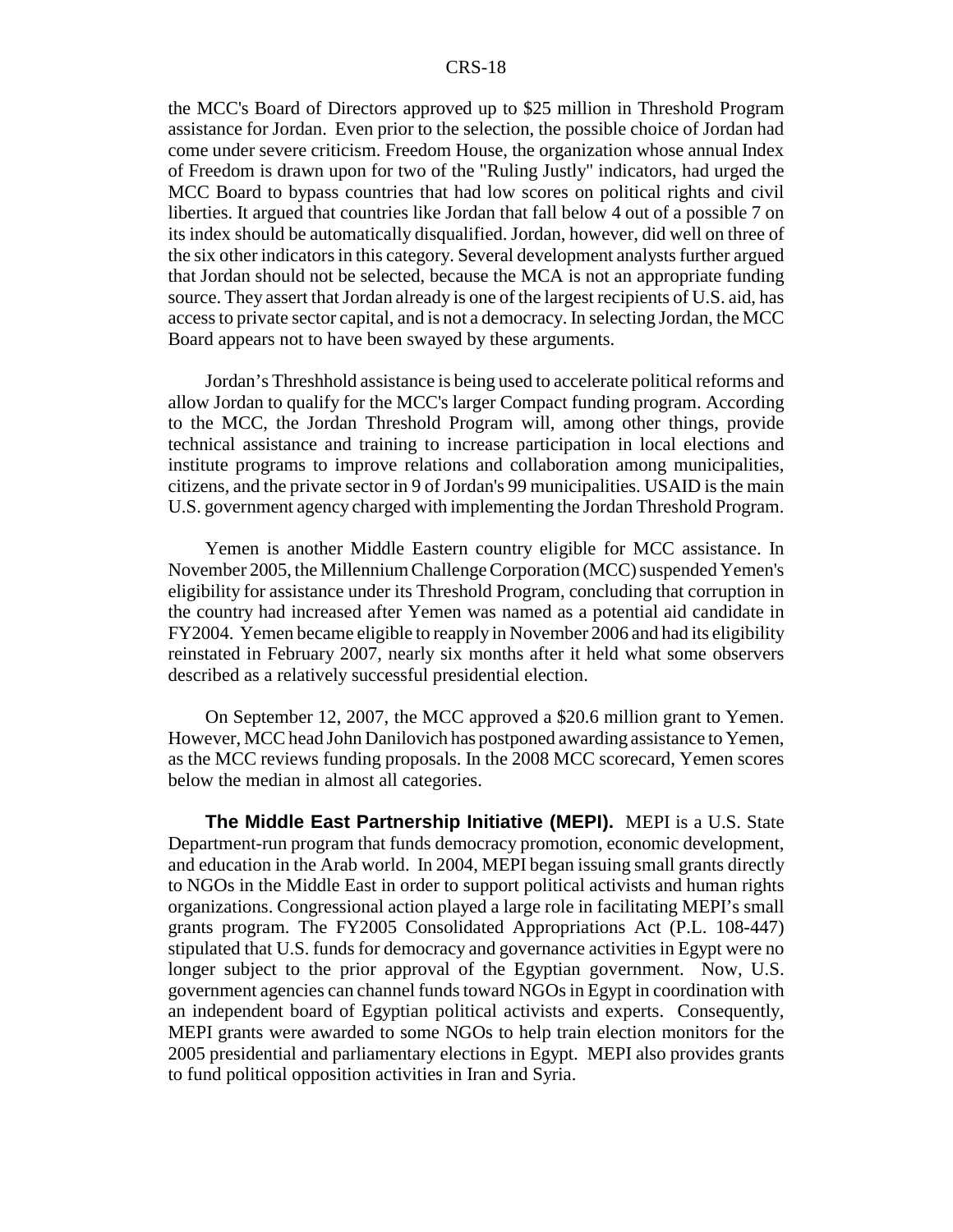#### CRS-19

#### **Table 8. Middle East Partnership Initiative Appropriations, FY2003-FY2009 Request**

(regular and supplemental appropriations; current year \$ in millions)

|            | <b>FY2003</b> | <b>FY2004</b> | <b>FY2005</b> | <b>FY2006</b> | <b>FY2007</b> | <b>FY2008</b><br><b>Estimate</b> | <b>FY2009</b><br><b>Request</b> |
|------------|---------------|---------------|---------------|---------------|---------------|----------------------------------|---------------------------------|
| <b>ESF</b> | 90.000        | 89.400        | 74.400        | 113.800       | 50.000        | 49.595                           | 87.000                          |

**Source**: U.S. State Department, USAID.

## **Restrictions on Aid to the Palestinians<sup>32</sup>**

Annual Foreign Operations Appropriations measures include several limitations on funding for Palestinian organizations and institutions including the following provisions:

- ! **Limitation on Assistance to the Palestinian Authority.** Bans direct U.S. assistance to the Palestinian Authority (PA) unless the President submits a waiver to Congress citing that such assistance is in the interest of national security. The waiver can be for up to one year, and must be accompanied by a report to the appropriate congressional committees on PA actions to stop terrorism.
- ! **Limitation on Assistance for the PLO for the West Bank and Gaza.** Bans aid to the Palestinian Liberation Organization (PLO) for the West Bank and Gaza. No U.S. aid has ever been provided to the PLO. This provision states that no funds may be provided to the Palestine Liberation Organization for the West Bank and Gaza unless the President has waived Section 307 of the Foreign Assistance Act of  $1961$ ,<sup>33</sup> as amended.
- ! **Restrictions Concerning the Palestinian Authority.** Bans using U.S. funds for a new office in Jerusalem for the purpose of conducting diplomatic business with the "Palestinian Authority over Gaza and Jericho."
- ! **Prohibition on Assistance to the Palestinian Broadcasting Corporation.** Bans U.S. assistance to the Palestinian Broadcasting Corporation (PBC). Israel accuses the PBC of inciting violence against Israelis.

<sup>32</sup> For additional detail, see CRS Report RS22370, *U.S. Foreign Aid to the Palestinians*, by Paul Morro.

<sup>33</sup> Section 307 (P.L. 87-195. Section 307 is at 22 U.S.C. 2227) withholds a proportionate share of U.S. contributions to international organizations for programs benefitting the PLO. Section 3 of the Middle East Peace Facilitation Act of 1993 provided a presidential waiver for Section 307 (extended in the Middle East Peace Facilitation Act of 1995) that is the same waiver referred to in annual foreign operations appropriations bills.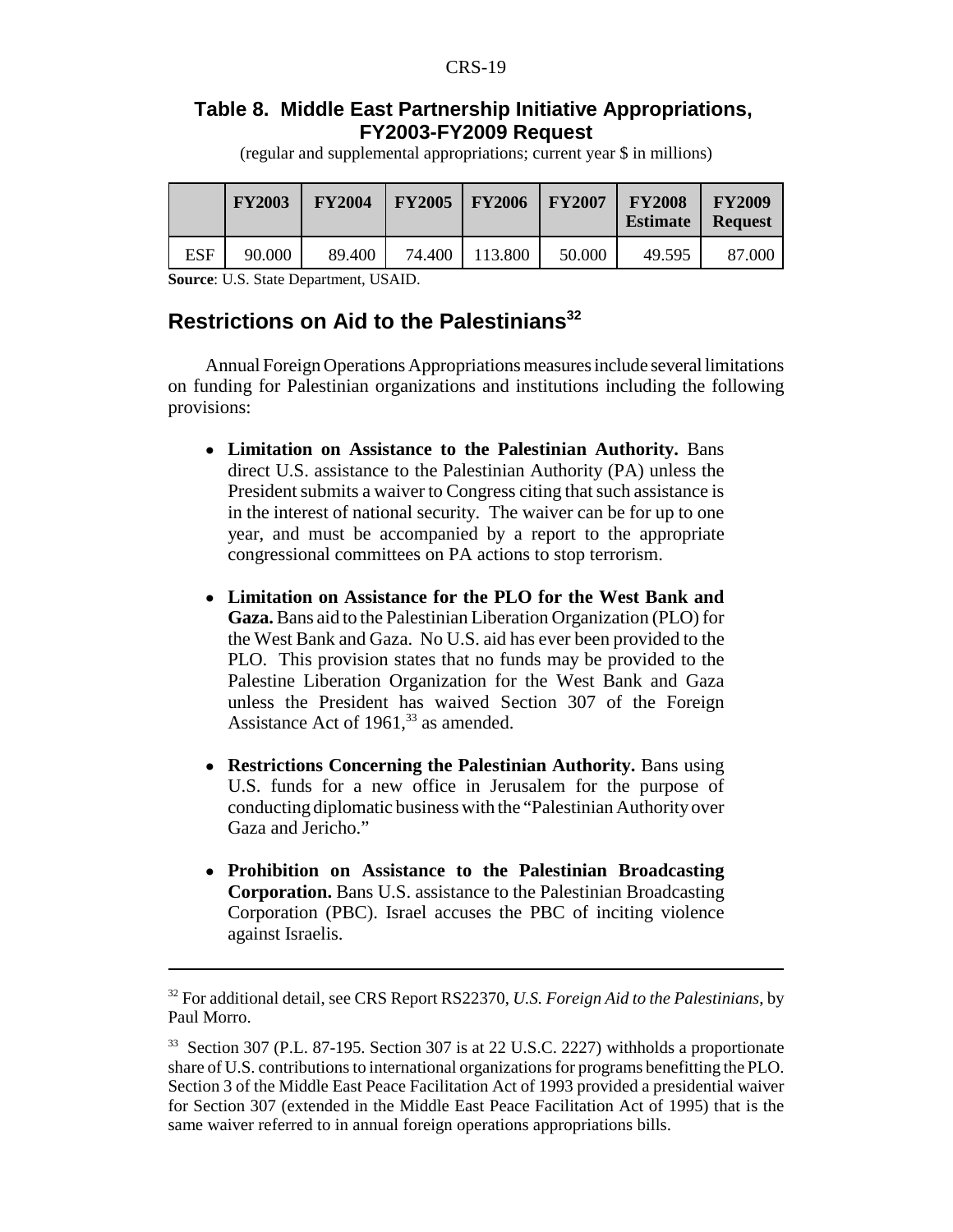- ! **Auditing USAID's West Bank and Gaza Program.** Calls for annual audits of all U.S. assistance to the West Bank and Gaza Strip in order to ensure that funds are not being diverted to terrorist groups. This provision also states that the Secretary of State shall certify to Congress that the Comptroller General of the United States has access to financial data on the Economic Support Funds (ESF) for the West Bank and Gaza. And, the Secretary of State "shall take all appropriate steps" to ensure that no U.S. assistance is provided to any person or group engaged in terrorism. The Section states that the USAID Administrator should ensure that all contractors and subcontractors are audited annually, and sets aside ESF funds for the USAID Inspector General to conduct audits.
- Palestinian Statehood. Bans U.S. assistance to a future Palestinian state unless the Secretary of State certifies, among other things, that the leadership of the new state has been democratically elected, is committed to peaceful coexistence with Israel, and is taking appropriate measure to combat terrorism. The President can waive the certification if he determines that it is important to U.S. national security interests.

**The Palestinian Anti-Terrorism Act of 2006.** In 2006, Congress passed new legislation governing U.S. assistance to the Palestinians, the Palestinian Anti-Terrorism Act of 2006. On December 21, 2006, President Bush signed into law S. 2237 (P.L. 109-446), the Senate version of the Palestinian Anti-Terrorism Act of 2006. The law bars aid to the Hamas-led Palestinian government unless, among other things, it acknowledges Israel's right to exist and adheres to all previous international agreements and understandings. It exempts funds for humanitarian aid and democracy promotion. It also authorizes \$20 million in FY2007 funding to establish a fund promoting Palestinian democracy and Israeli-Palestinian peace. P.L.109-446 also features extensive certification requirements on U.S. assistance to the West Bank and Gaza through USAID. The law limits the PA's representation in the United States as well as U.S. contact with Palestinian officials. In a signing statement, the President asserted that these and several other of the bill's provisions impinge on the executive branch's constitutional authority to conduct foreign policy, and he therefore viewed them as "advisory" rather than "mandatory." The original House version of the bill (H.R. 4681, passed on June 23, 2006) was seen by many observers as more stringent as it would have made the provision of U.S. aid to the PA more difficult even if Hamas relinquishes power. In March 2007, Representative Ileana Ros-Lehtinen introduced H.R. 1856, the Palestinian Anti-Terrorism Act Amendments of 2007, which would amend the original Act to further restrict contact with and assistance to the PA.

**USAID's Anti-Terrorism Procedures.** In 2007, there were several reports that U.S. economic assistance was indirectly supporting Palestinian terrorist groups. In March 2007, a *Washington Times* article charged that USAID had been providing funds to Palestinian universities (Islamic University and Al Quds University) which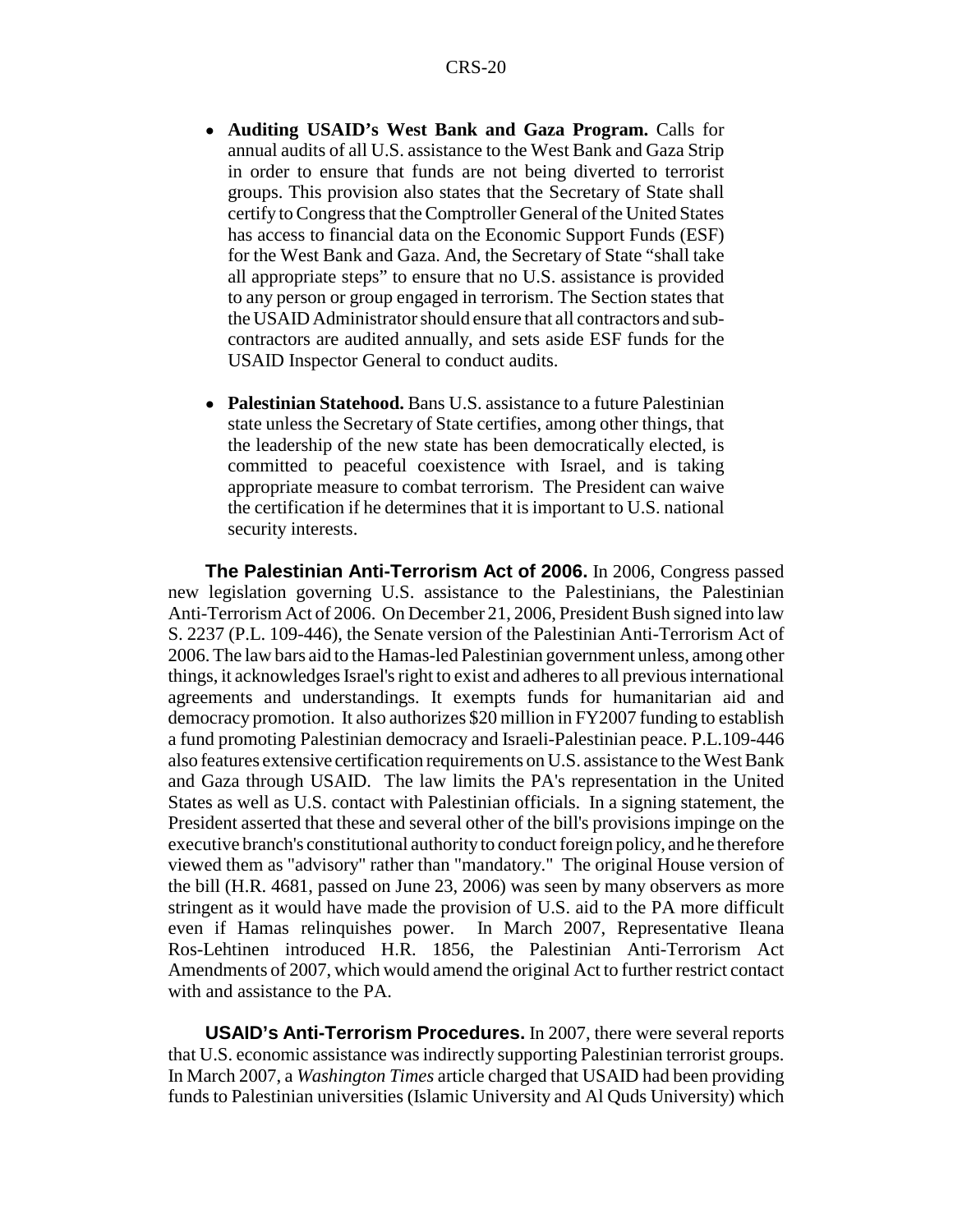#### CRS-21

were either under Hamas's control or had a significant Hamas presence.<sup>34</sup> After additional accusations surfaced, USAID conducted an internal audit of its antiterrorism procedures and concluded it cannot "reasonably ensure" that its money does not wind up in terrorist hands.<sup>35</sup>

In response to continued demands by Congress that USAID tighten its vetting procedures, the agency is revamping its oversight of U.S. assistance programs to the West Bank and Gaza Strip.<sup>36</sup> USAID has increased its use of intelligence databases for clearance of all contracts and funds. According to Henrietta Fore, USAID Administrator and Director of US Foreign Assistance:

Currently, the program that we have for the West Bank includes in it the vetting of the top few board members for any contract that is going to be receiving money. So the current vetting system has this in it, and your strong support and vigilance has encouraged that. The new vetting system that we are now talking with members of Congress, staff and the private voluntary organization community about would be even stronger, which is why our intention would be to begin a pilot, and to begin it in West Bank. It is important that we roll this out in the area of highest risk. Our current programs, the I.G. has come back to look at a second time, and feel that they are adequate currently, but we think that we would like to go a step deeper. We are also working with other agencies, Department of State and other federal agencies, because we, as the United States government, wish to have the same strong guidelines, so that we are being smart and capable in both searching our databases, as well in the restrictions that we are putting on for who gets funding within areas of highest risk. We need to have a full toolkit.<sup>37</sup>

**Auditing UNRWA.** Some U.S. lawmakers are concerned that U.S. donations to the United Nations Refugee Works Administration (UNRWA), which has provided services to Palestinian refugees since 1948, could be used to support individuals who also are terrorists. Over the past several years, Congress has demanded that an independent audit be conducted of UNRWA's finances.

<sup>34 &</sup>quot;'Careful vetting'? ; How Taxes Fund Palestinian schools," *Washington Times*, March 23, 2007.

<sup>35 &</sup>quot;Audit: Terrorists got U.S. aid; Agency's Screening Called Inadequate," *Chicago Tribune*, November 16, 2007.

<sup>&</sup>lt;sup>36</sup> In the past, USAID had taken several precautions to ensure that funds for Palestinian NGOs in the West Bank and Gaza Strip are not used to support terrorism. According to a USAID factsheet on aid to the Palestinians, all NGOs that receive U.S. funding are required to sign an anti-terrorism certification. USAID personnel also are required to vet all grantees in order to ensure that U.S. assistance does not benefit those who have committed terrorist acts. NGOs also must submit quarterly financial reports to USAID on how U.S. economic assistance funds are spent.

<sup>&</sup>lt;sup>37</sup> Testimony of Henrietta Fore, USAID Administrator and Director of US Foreign Assistance, House Appropriations Subcommittee on State, Foreign Operations, and Related Programs Holds Hearing on the Fiscal 2009 Budget for the U.S. Agency for International Development, February 27, 2008.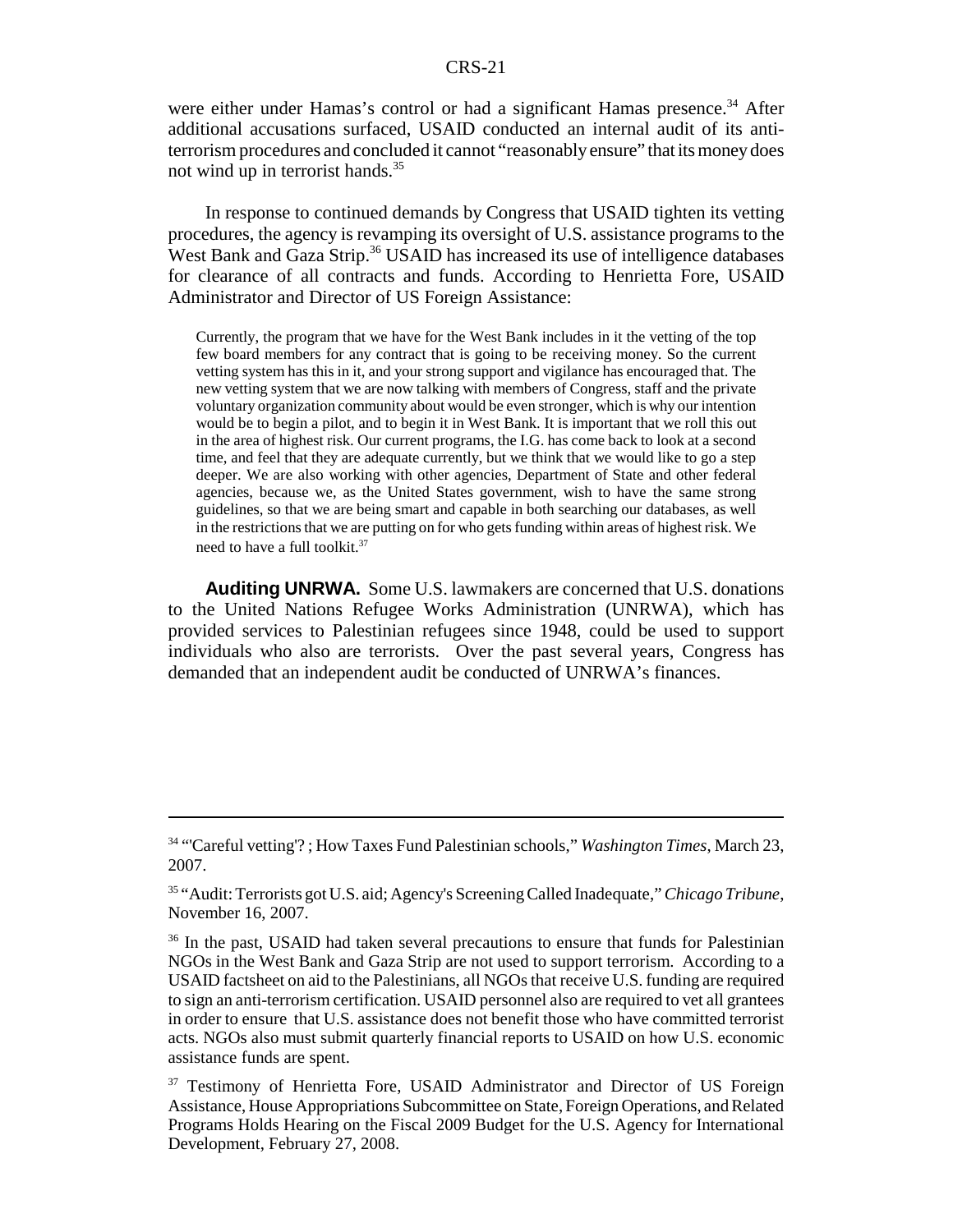## The Debate over U.S. Assistance to Egypt<sup>38</sup>

In recent years, Egypt's aid program has drawn increasing scrutiny from some lawmakers concerned over Egypt's poor human rights record. Some lawmakers believe that U.S. assistance to Egypt has not been effective in promoting political and economic reform and that foreign assistance agreements must be renegotiated to include benchmarks that Egypt must meet to continue to qualify for U.S. foreign aid. Others have periodically called for restrictions on U.S. aid to Egypt on the grounds that Egypt's record on religious freedom is substandard.

The Administration and Egyptian government assert that reducing Egypt's military aid would undercut U.S. strategic interests in the area, including support for Middle East peace, U.S. naval access to the Suez Canal, and U.S.-Egyptian intelligence cooperation. U.S. military officials argue that continued U.S. military support to Egypt facilitates strong military-to-military ties. The U.S. Navy, which sends an average of close to a dozen ships through the Suez Canal per month, receives expedited processing for its nuclear warships to pass through the canal, a valued service that can normally take weeks for other foreign navies. In addition, some U.S. lawmakers argue that cutting aid, particularly military assistance, harms the United States since all of Egypt's FMF must be spent on American hardware and associated services and training.

**Congressional Action on Aid to Egypt.** Since the 108<sup>th</sup> Congress, there have been several attempts in Congress to reduce U.S. assistance to Egypt including the following:

#### **108th Congress**

• An amendment offered on July 15, 2004, to the House FY2005 foreign operations bill (H.R. 4818) would have reduced U.S. military aid to Egypt by \$570 million and increased economic aid by the same amount, but the amendment failed by a vote of 131 to 287.

#### **109th Congress**

- An amendment offered on June 28, 2005, to the House FY2006 foreign operations bill (H.R. 3057) would have reduced U.S. military aid to Egypt by \$750 million and would have transferred that amount to child survival and health programs managed by USAID. The amendment failed by a recorded vote of 87 to 326.
- H.R. 2601, the FY2006/FY2007 House Foreign Relations Authorization bill, would have reduced U.S. military assistance to Egypt by \$40 million for each of the next three fiscal years, while using the funds to promote economic changes, fight poverty, and improve education in Egypt. There was no comparable provision in the Senate's Foreign Relations Authorization bill (S. 600).

<sup>38</sup> See CRS Report RL33003, *Egypt: Background and U.S Relations*, by Jeremy M. Sharp.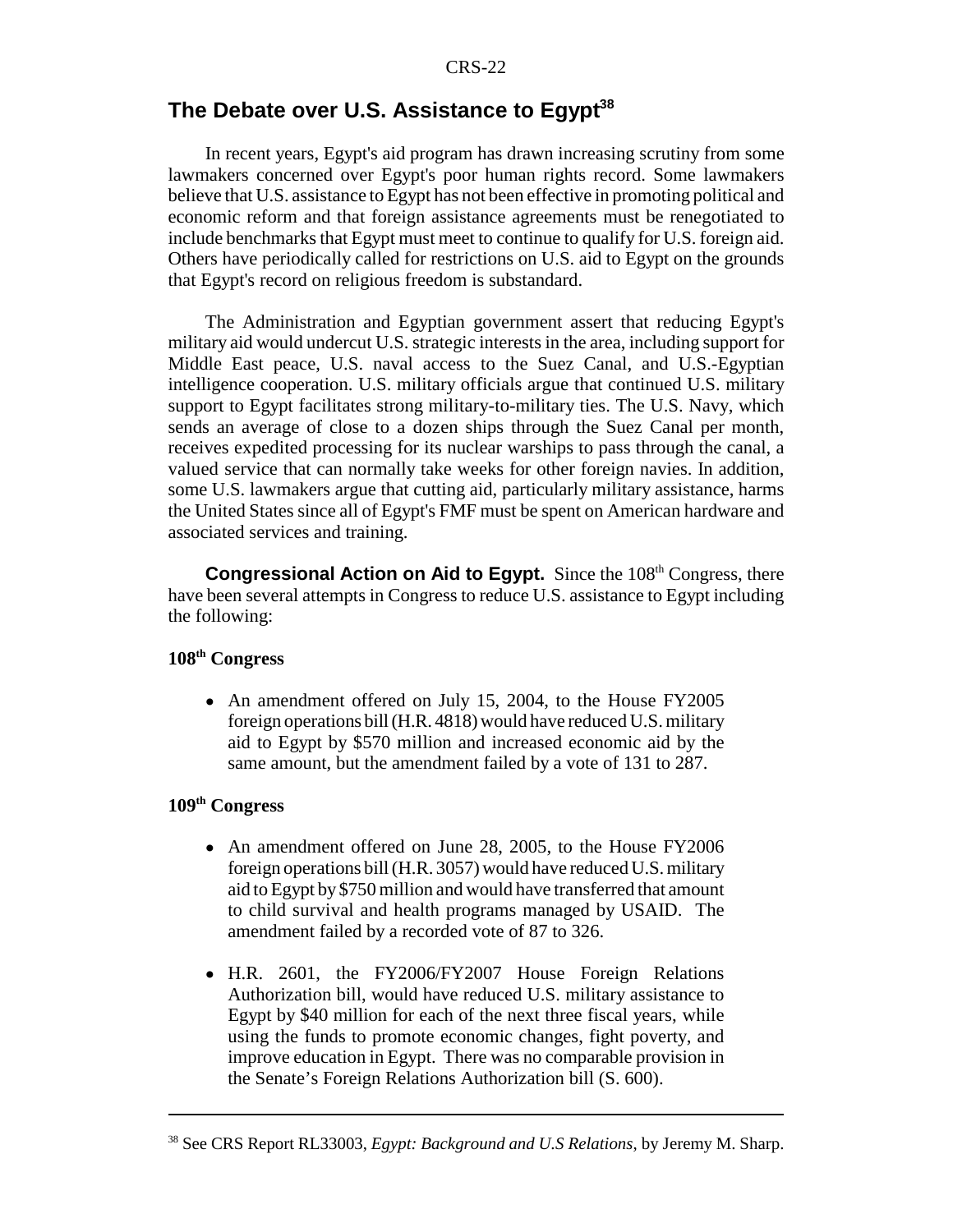- On May 25, 2006, the House Appropriations Committee in a voice vote rejected an amendment to cut \$200 million in military aid to Egypt during markup of H.R. 5522, the FY2007 Foreign Operations Appropriations Bill. In June 2006, the House narrowly defeated an amendment (198-225) to the bill that would have reallocated \$100 million in economic aid to Egypt and used it instead to fight AIDS worldwide and to assist the Darfur region of Sudan. Many supporters of the amendment were dismayed by the Egyptian government's spring 2006 crackdown on pro-democracy activists in Cairo. Representative David Obey of Wisconsin sponsored both amendments.
- In report language (H.Rept. 109-486) accompanying the House version of H.R. 5522, the FY2007 Foreign Operations Appropriations Bill, appropriators recommended that the Administration rescind \$200 million in cash assistance funds previously appropriated but not yet expended. The Senate version recommended rescinding \$300 million from prior year ESF assistance for Egypt.

#### **110th Congress**

- On February 15, 2007, Congress passed H.J.Res 20, the FY2007 Revised Continuing Appropriations Resolution (P.L. 110-5). Section 20405 of the act rescinds \$200 million in previously appropriated economic assistance to Egypt.
- ! H.R. 2764, the FY2008 State, Foreign Operations, and Related Programs Appropriations bill, would have withheld \$200 million in FMF for Egypt until the Secretary of State certifies that Egypt has taken concrete steps toward implementing a new judicial authority law protecting the independence of the judiciary; reviewing criminal procedures and train police leadership in modern policing to curb police abuses; and detecting and destroying the smuggling network and smuggling tunnels that lead from Egypt to Gaza.
- Section 690 of P.L. 110-161, the Consolidated Appropriations Act, FY2008, withholds the obligation of \$100 million in FMF until the Secretary of State certifies, among other things, that Egypt has taken concrete steps to "detect and destroy the smuggling network and tunnels that lead from Egypt to Gaza." This withholding of FMF represents the first time that Congress has successfully placed conditions on U.S. military assistance to Egypt.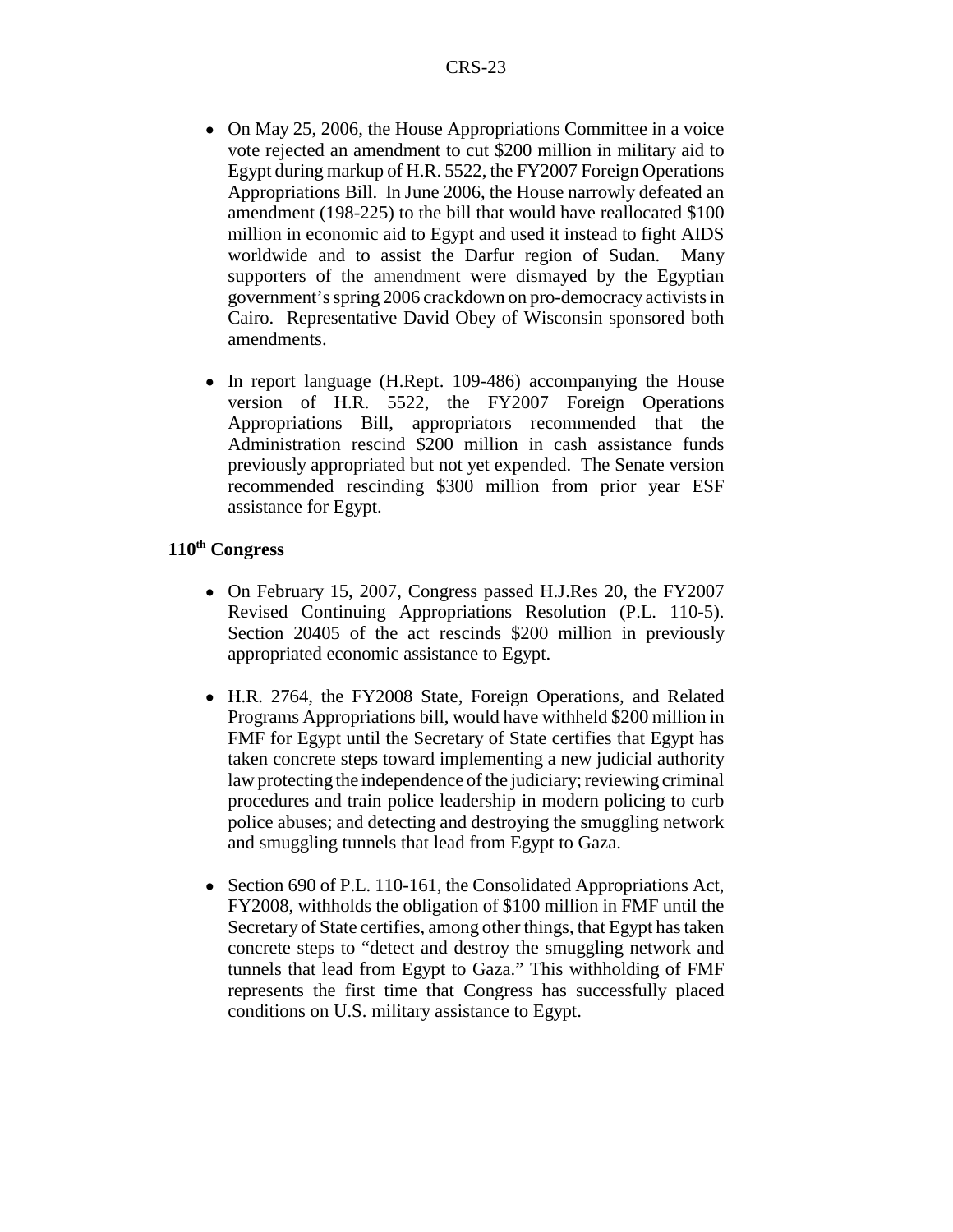## **Historical Background**

#### **U.S. Assistance to the Middle East Since 1950**

**1950-1970.** Even when adjusted for inflation, annual U.S. assistance to the Middle East in the decades following World War II was only a small fraction of current aid flows to the region. Under vastly different geopolitical circumstances, U.S. policy was geared toward supporting the development of oil-producing countries, maintaining a neutral stance in the Arab-Israeli conflict while supporting Israel's security, and preventing Soviet influence from gaining a foothold in Iran and Turkey. U.S. policymakers used foreign aid in the 1950s and 1960s to support these objectives.

U.S. aid to Israel was far less in the 1950s and 1960s than in later years.<sup>39</sup> Although the United States provided moderate amounts of economic aid (mostly loans) to Israel, at the time, Israel's main patron was France, which supported Israel by providing it with advanced military equipment and technology.40 In 1962, Israel purchased its first advanced weapons system from the United States (Hawk antiaircraft missiles). $41$  In 1968, a year after Israel's victory in the Six Day War, the Johnson Administration, with strong support from Congress, approved the sale of Phantom fighters to Israel, establishing the precedent for U.S. support for Israel's qualitative military edge over its neighbors.<sup>42</sup>

Between 1950 and 1967, the United States courted Egypt using foreign aid as a bargaining chip. Cold War competition for Egypt was fierce during this time period, as Egypt received a steady stream of surplus U.S. wheat shipments under the Food for Peace Program (P.L.480). Despite these measures, offers of additional economic aid failed to convince Egypt to abandon a parallel relationship with the Soviet Union, as Egypt pursued a strict Arab nationalist and neutral policy that shunned close alliances with Western powers and cooperation and peace with Israel. Internationally, after 1955, Egypt obtained military aid mainly from the Soviet Union.

Beginning in 1965, foreign assistance levels to the region began to decline considerably, culminating in an almost 80% drop in economic aid to the Middle East by 1970. A host of factors, most notably the June 1967 War and the rising cost of the war in Vietnam, led Congress to cut funding for a number of countries. Egypt, which had already seen its annual aid reduced, lost food aid entirely after it severed relations with the United States during the 1967 War. Jordan and other Arab states also saw

<sup>&</sup>lt;sup>39</sup> In 1948. President Harry Truman, who sympathized with the plight of Israel in its early days, placed an arms embargo on Israel and her Arab neighbors in order to keep the United States neutral in the ongoing Arab-Israeli conflict.

<sup>&</sup>lt;sup>40</sup> France supplied Israel with military equipment mainly to counter Egyptian power in the region. In the 1950s and early 1960s, Egypt antagonized France by providing arms and training to Algerian fighters in Algeria's war for independence against France.

<sup>41 &</sup>quot;America's Staunchest Mideast Ally," *Christian Science Monitor*, August 21, 2003.

<sup>42</sup> Section 651 of P.L. 90-554, *The 1968 Foreign Assistance Act*, expresses the sense of Congress to see the United States negotiate the sale of supersonic aircraft to Israel.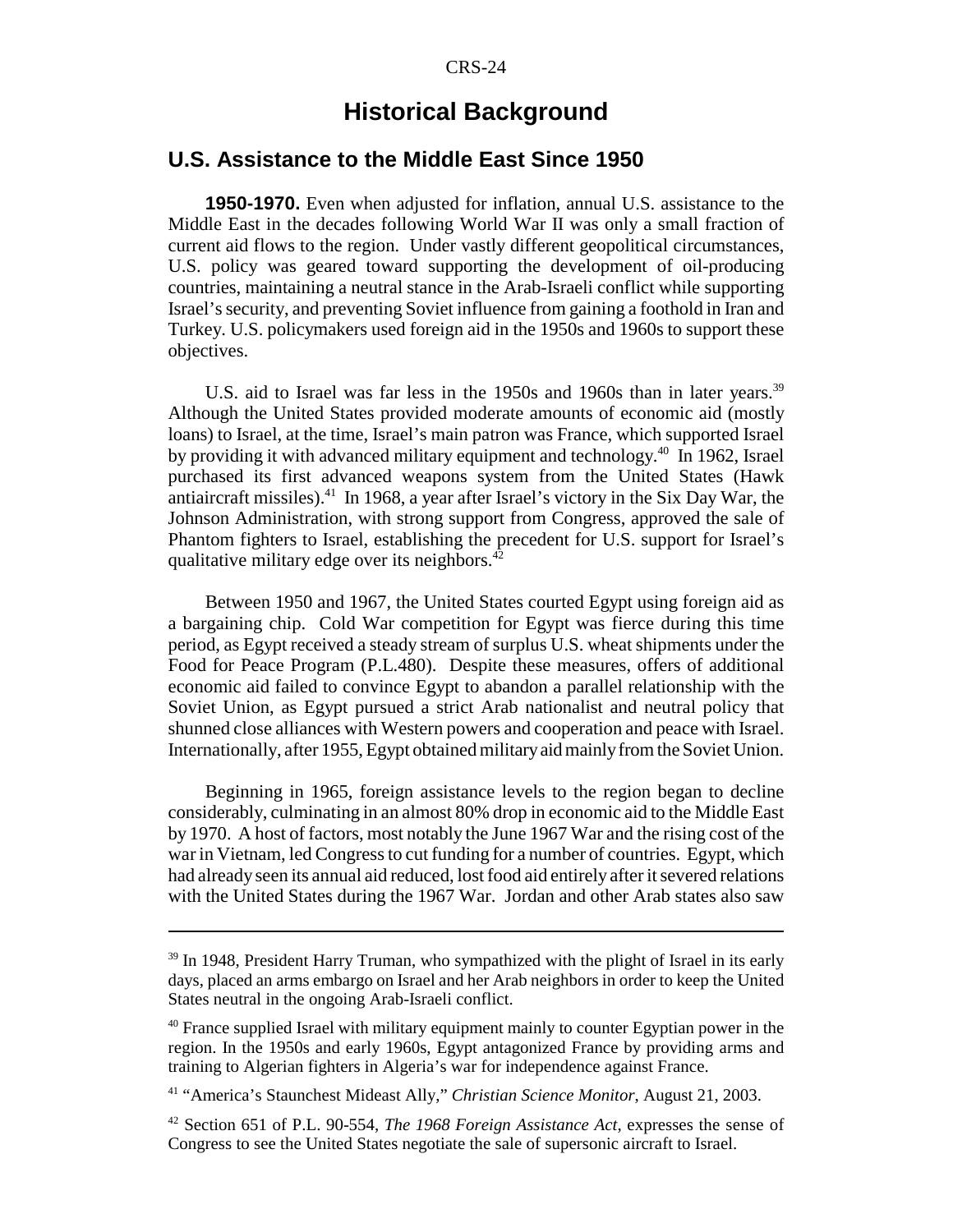their aid reduced. By 1970, annual appropriations to Iran were close to being phased out, as many policymakers considered Iran to be a middle-income state that was economically self-sufficient.

#### **Table 9. Total U.S. Foreign Assistance to the Middle East, 1950-1970**

| <b>Country/Region</b>                                                | <b>Economic</b> | <b>Military</b> | <b>Total</b> |
|----------------------------------------------------------------------|-----------------|-----------------|--------------|
| Iran                                                                 | 750.9           | 1,396.7         | 2,147.6      |
| Israel                                                               | 986.0           | 277.3           | 1,263.3      |
| Egypt                                                                | 884.1           | 0.0             | 884.1        |
| Jordan                                                               | 601.0           | 95.0            | 696.0        |
| Libya                                                                | 220.6           | 17.4            | 238.0        |
| Lebanon                                                              | 111.0           | 9.6             | 120.6        |
| Iraq                                                                 | 45.2            | 50.0            | 95.2         |
| <b>Total Near East</b><br>(including other<br>recipients not listed) | 5,610.4         | 2,244.4         | 7,854.8      |

(Loans & Grants; Current Year \$ in millions)

**Source:** U.S. Agency for International Development (USAID), Overseas Loans and Grants, *Obligations and Loan Authorizations July 1, 1945 - September 30, 2001.* The report is commonly known at USAID as "The Greenbook."

**1971-2001.** The decade of the 1970s witnessed a dramatic increase in U.S. foreign assistance to the Middle East. After the U.S. withdrawal from South Vietnam, the Middle East as a whole began to receive more U.S. foreign aid than any other region of the world, a trend that has continued to today. U.S. foreign aid programs became more comprehensive in nature driven by large assistance packages to Israel and later to Egypt and other Arab governments.

Large-scale U.S. assistance for Israel increased considerably after a series of Arab-Israeli wars created a sense among many Americans that Israel was continually under siege. $43$  Consequently, Congress, supported by broad U.S. public opinion, committed to strengthening Israel's military and economy through large increases in foreign aid. In 1971, the United States provided Israel with military loans of \$545 million, up from \$30 million in 1970. Also in 1971, Congress first designated a specific amount of aid for Israel (an "earmark"). Economic assistance changed from project aid, such as support for agricultural development work, to the Commodity

<sup>&</sup>lt;sup>43</sup> Between 1967 and 1973, Israel and its Arab neighbors fought the June 1967 War, the ensuing War of Attrition (1969), and the October 1973 War. Israel also was engaged in continual low level guerrilla warfare with the Palestinian Liberation Organization and other guerilla groups, which had bases in Jordan and later in Lebanon. The 1974 emergency aid for Israel, following the 1973 war, included the first U.S. military grant aid.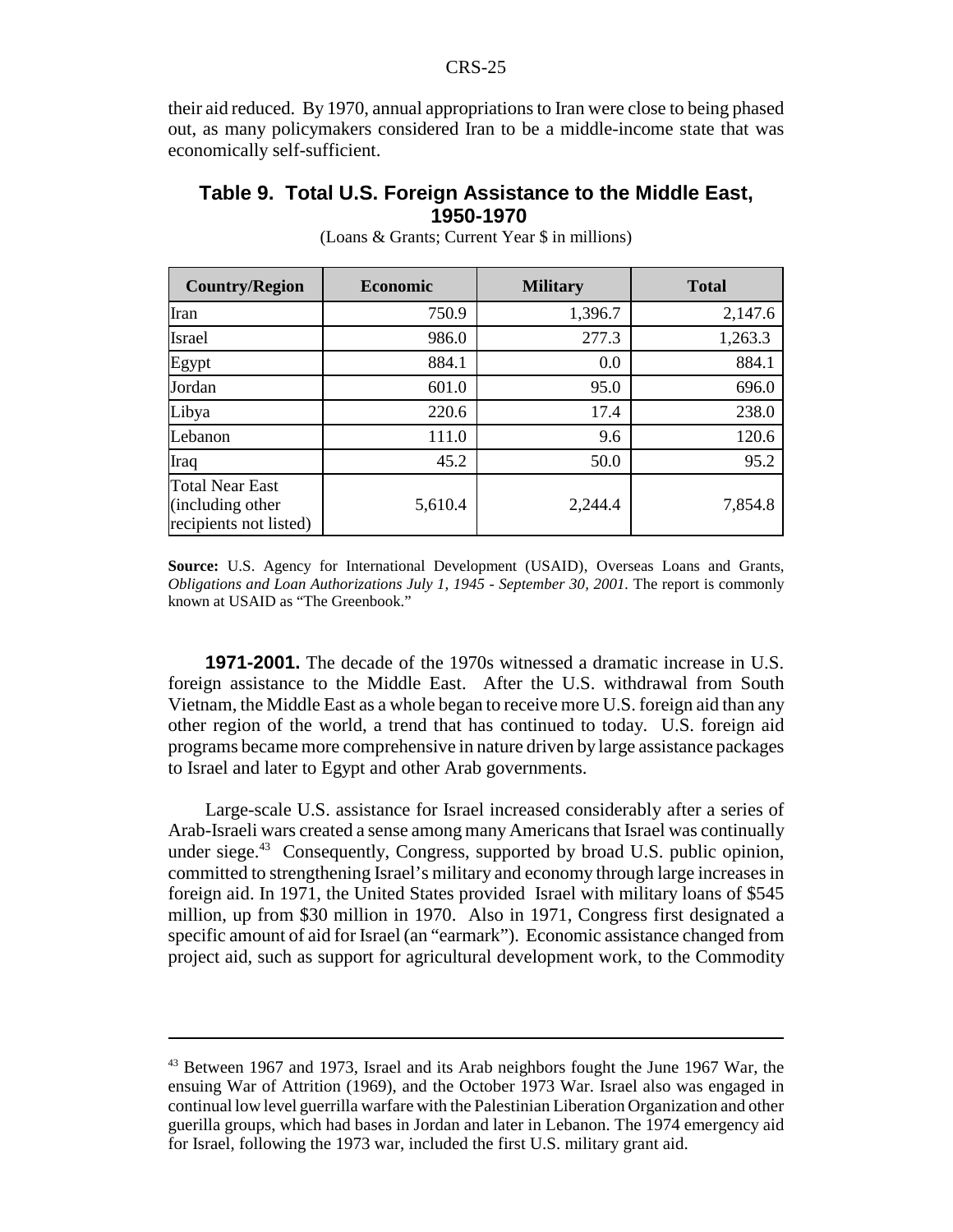Import Program (CIP) for the purchase of U.S. goods.<sup>44</sup> In effect, the United States stepped in to fill the role that France had relinquished after French President Charles De Gaulle refused to supply Israel with military hardware to protest its preemptive launch of the June 1967 War. Israel became the largest recipient of U.S. foreign assistance in 1976. From 1971 to the present, U.S. aid to Israel has averaged over \$2 billion per year, two-thirds of which has been military assistance.

Just as Israel's long-standing relationship with the United States was in its incipient stages, Egypt, its economy in desperate need of investment and capital after two wars, began to look to the United States to help stimulate economic growth. Egypt's new leader, Anwar Sadat, who had been eager to rid Egypt of excessive Soviet influence and embark on a program of economic liberalization, improved U.S.-Egyptian relations in the mid 1970s, leading to a resumption in economic aid in 1975, and the signing of two disengagement agreements with Israel concerning the Sinai desert. To a lesser extent, the United States significantly increased its economic and military aid to Jordan after the 1970-1971 civil war, in which the Jordanian Armed Forces expelled Palestinian guerrillas from Jordan where they had seriously threatened stability.

The 1979 Camp David Peace Treaty between Israel and Egypt ushered in the current era of U.S. financial support for peace between Israel and her Arab neighbors. In exchange for a complete cessation of hostilities and Israel's return of the Sinai Peninsula, the United States provided a total of \$7.3 billion to both parties in 1979. The "Special International Security Assistance Act of 1979" (P.L. 96-35) provided both military and economic grants to Israel and Egypt at a ratio of 3 to 2, respectively.45 From the Egyptian standpoint, U.S. funds helped to subsidize its defense budget and upgrade its aging Soviet hardware. Egypt became the second largest recipient of U.S. aid after 1979.

Since the Camp David Accords, U.S. assistance levels have remained relatively consistent, and the United States has continued to support the peace process and the strengthening of Israel. Israel and Egypt have been the top two regional recipients of U.S. aid for more than two decades, while Jordan became a leading recipient in the 1990s. Notable events involving significant transfers of U.S. aid since the 1979 Camp David Accords include the following:

- In 1985, Congress approved a \$2.25 billion supplemental funding package for Israel, Egypt, and Jordan to help stabilize their deteriorating economies.
- In 1991, Egyptian support for the U.S.-led international coalition against Iraq's invasion of Kuwait led Congress to authorize the cancellation of Egypt's \$6.7 billion military debt. Congress also

<sup>44</sup> The Commodity Import Program for Israel ended in 1979 and was replaced with direct, unconditional cash transfers.

<sup>&</sup>lt;sup>45</sup> This ratio is not found in the text of the 1978 and 1979 Camp David agreements. U.S. officials have not officially recognized the ratio. The Egyptian government claims that a 3 to 2 ratio between Israel and Egypt was established during the negotiations.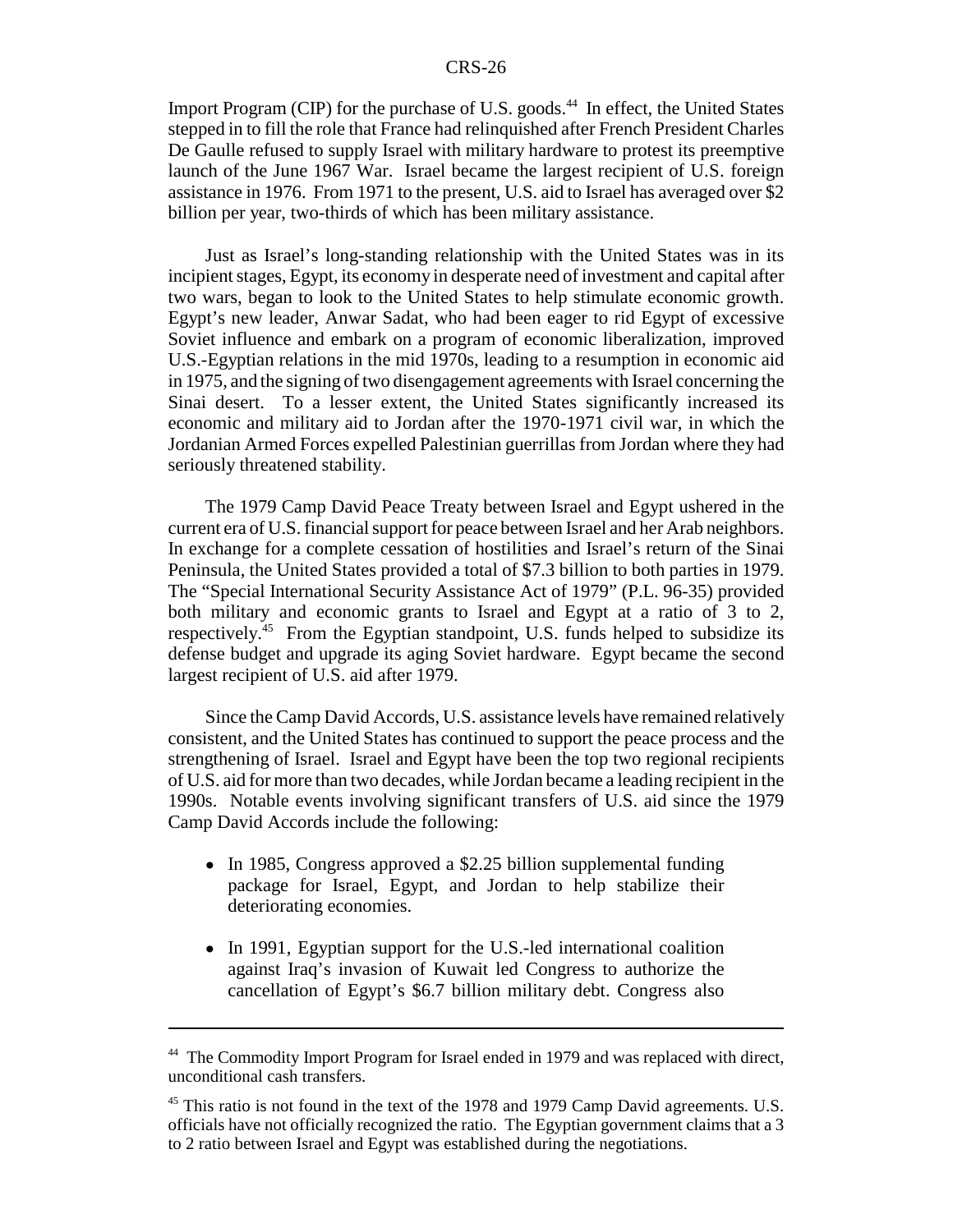#### CRS-27

provided Israel \$650 million in emergency ESF grants to pay for damage and other costs from the war. In addition, Israel was given Patriot missiles during the Persian Gulf war. Aid to Jordan was reduced significantly (nearly 75% overall decrease) after the late King Hussein was unwilling to join the allied coalition against Iraq.

- ! In October 1992, Congress approved \$10 billion in loan guarantees for Israel to help it absorb a massive influx of Jews from the former Soviet Union.<sup>46</sup> The approval of the loan guarantees was delayed due to disagreements between the first Bush Administration and Israel over use of U.S. funds in the West Bank and Gaza Strip. Of the \$10 billion authorized, the United States deducted \$774 million as a penalty for Israeli settlement construction in the West Bank and Gaza Strip, leaving \$9.226 billion available to cover Israeli loans.
- In September 1993, after Israel and the Palestinian Liberation Organization (PLO) accorded mutual recognition of each other in a step intended to lead to a future peace agreement, the United States offered \$500 million (\$125 million in loans or loan guarantees and \$375 million in grants) over five years for economic development of the Palestinian entity.<sup>47</sup>
- In 1994, in recognition of Jordan's signing a peace treaty with Israel, President Clinton asked Congress to pass legislation to forgive Jordan's \$702.3 million debt to the United States (approximately 10% of Jordan's worldwide debt). Congress appropriated a total of \$401 million in subsidies, which under pertinent budgetary procedures were sufficient to forgive the entire \$702.3 million owed to the United States at the time.
- In November 1999, Congress approved \$400 million in grants for the Palestinians, \$300 million for Jordan, and \$1.2 billion for the Israelis in 2000 to fund the implementation of the Wye River Agreement.<sup>48</sup>

<sup>&</sup>lt;sup>46</sup> The U.S. loan guarantee to Israel is not a direct transfer of U.S. government funds to Israel's treasury. Rather, it is a guarantee on a commercial loan between the borrower (Israel) and a private lender. A U.S. subsidy may be appropriated and set aside in a Treasury account, held against a possible default or may be paid by the borrower (Israel). The subsidy usually is a percentage of the total loan based in part on the credit rating of the country.

<sup>47</sup> See CRS Report RL33530, *Israeli-Arab Negotiations: Background, Conflicts, and U.S. Policy*, by Carol Migdalovitz.

<sup>&</sup>lt;sup>48</sup> Signed on October 23, 1998, the Wye River Memorandum delineated steps to complete the implementation of 1993 Oslo Peace agreement between Israelis and Palestinians. See CRS Report RL33530, *Israeli-Arab Negotiations: Background, Conflicts, and U.S. Policy*, by Carol Migdalovitz.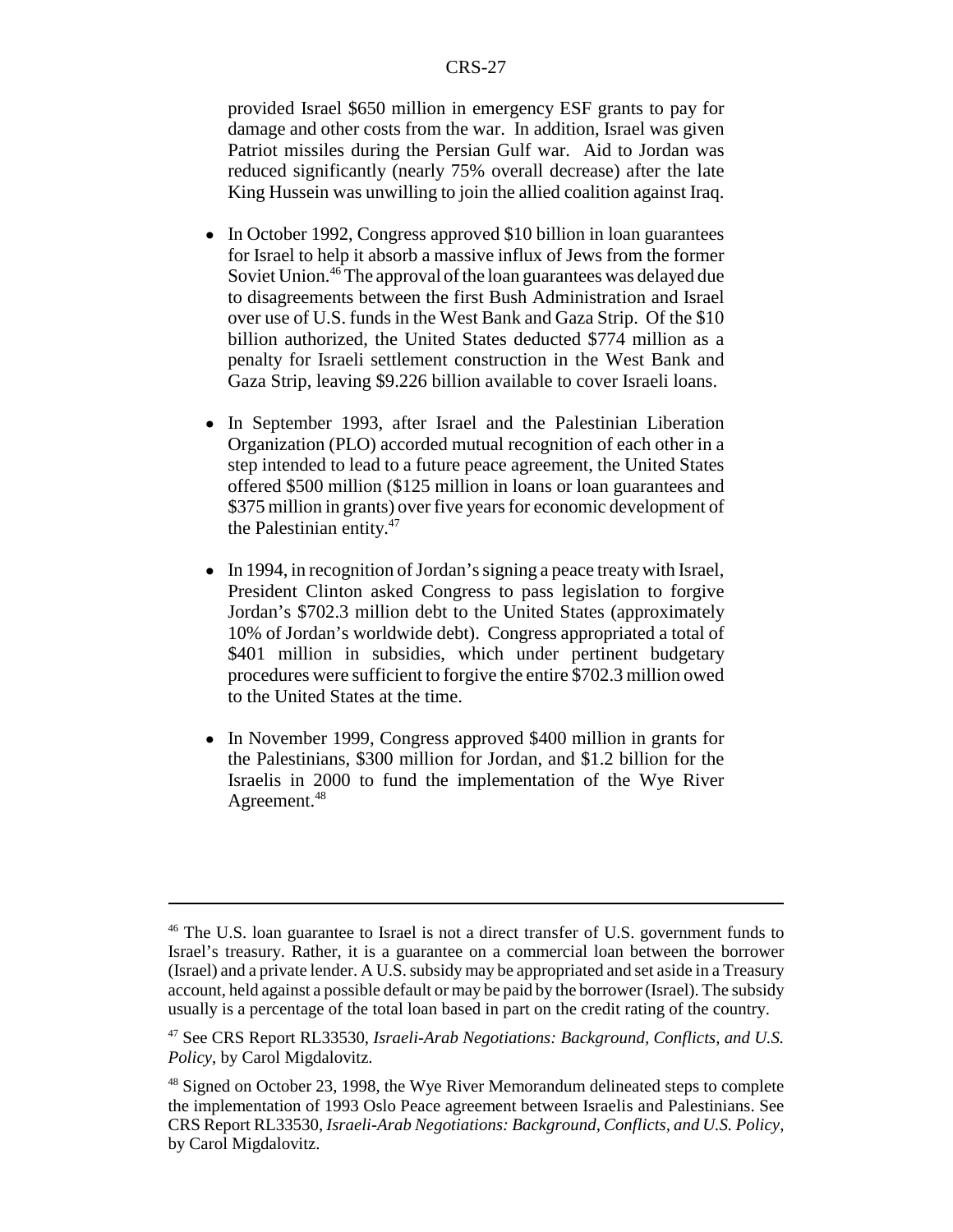(loans and grants; current year \$ in millions)

| <b>Country/Region</b>                                                 | <b>Economic</b> | <b>Military</b> | <b>Total</b> |
|-----------------------------------------------------------------------|-----------------|-----------------|--------------|
| Israel                                                                | 28,402.9        | 50,505.7        | 78,908.6     |
| Egypt                                                                 | 25,095.8        | 27,607.0        | 52,702.8     |
| Jordan                                                                | 2,440.1         | 2,137.2         | 4,577.3      |
| Lebanon                                                               | 470.5           | 273.7           | 744.2        |
| Palestinians                                                          | 703.4           | 0.0             | 703.4        |
| Syria                                                                 | 539.0           | 0.0             | 539.0        |
| <b>Total Near East</b><br>(including other)<br>recipients not listed) | 62,449.8        | 82,519.2        | 144,969.0    |

**Source:** U.S. Agency for International Development (USAID), Overseas Loans and Grants, *Obligations and Loan Authorizations July 1, 1945 - September 30, 2001.* The report is commonly known at USAID as "The Greenbook."